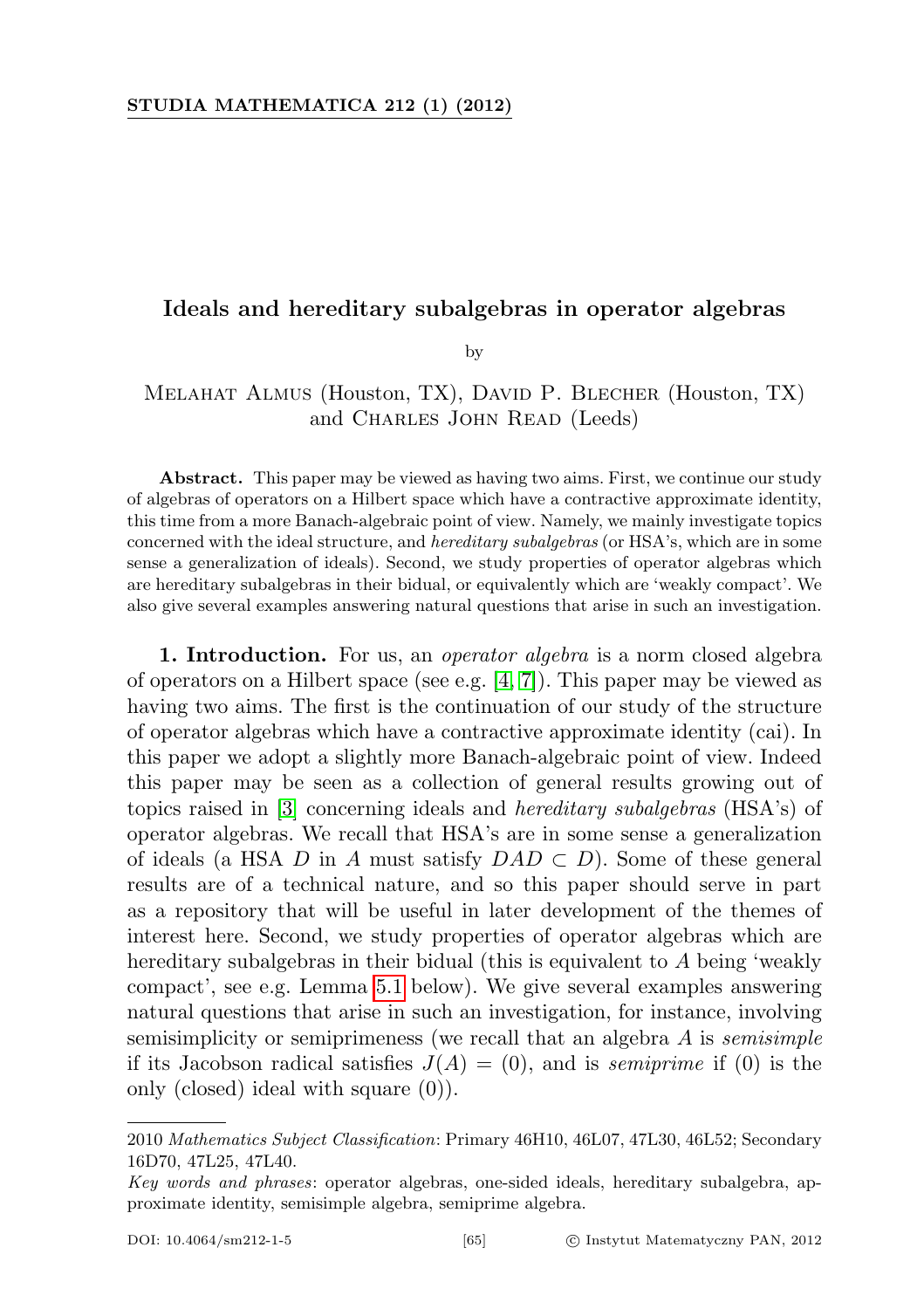In Section 2 (resp. Section 4) of the paper we present some general results about ideals (resp. HSA's) in operator algebras. In Section 3 we discuss adjoining a square root to an operator algebra, and use this to answer some natural questions. We also discuss in Section 3 whether for an approximately unital operator algebra, being semisimple (resp. semiprime, radical) implies or is implied by  $A^{**}$  being semisimple (or semiprime, radical). (We do not think we know yet if  $A^{**}$  semisimple implies A semisimple if A is noncommutative.) In Section 5 we study operator algebras  $A$  which are hereditary subalgebras of their bidual, which as we said above is equivalent to the multiplication  $x \mapsto axb$  being weakly compact on A for all  $a, b \in A$ . Some of the properties of such algebras are similar to operator algebras which are onesided ideals in their bidual, which were studied in [\[34,](#page-28-0) [3\]](#page-27-2). See e.g. [\[19,](#page-27-3) [21,](#page-28-1) [36\]](#page-28-2) for some related theory of Banach algebras that are ideals in their bidual. We also study the more general class of algebras that we call  $nc\text{-}discrete$ , which means that all the open projections are also closed (or equivalently lie in the multiplier algebra  $M(A)$ . Any compact operator algebra is a HSA in its bidual; and we show that any operator algebra which is a HSA in its bidual is nc-discrete. Neither of these two implications are reversible though, as may be seen in Subsections [6.1,](#page-16-0) [6.2,](#page-16-1) and Theorem [6.4.](#page-21-0) Indeed in Section 6 we present examples of operator algebras exhibiting various properties illustrating the topics of interest in this paper. In particular we give what is as far as we can see the first explicit example in the literature of an interesting (i.e. not reflexive in the Banach space sense) commutative algebra whose multiplication is weakly compact but not compact. In Section 7 we discuss the diagonal of a quotient algebra.

We now turn to notation and more precise definitions. The reader is referred for example to [\[7,](#page-27-1) [6,](#page-27-4) [9\]](#page-27-5) for more details on some of the topics below if needed. By an ideal of an operator algebra A we shall always mean a closed two-sided ideal in A, unless the contrary is clear from the context. For us a projection is always an orthogonal projection, and an idempotent merely satisfies  $x^2 = x$ . If X, Y are sets, then XY denotes the closure of the span of products of the form  $xy$  for  $x \in X$ ,  $y \in Y$ . We recall that by a theorem due to Ralf Meyer, every operator algebra A has a unique unitization  $A<sup>1</sup>$  (see [\[7,](#page-27-1) Section 2.1]). Below, 1 always refers to the identity of  $A<sup>1</sup>$  if A has no identity. If A is a nonunital operator algebra represented (completely) isometrically on a Hilbert space H then one may identify  $A^1$  with  $A + \mathbb{C}I_H$ . The second dual A∗∗ is also an operator algebra with its (unique) Arens product; this is also the product inherited from the von Neumann algebra  $B^{**}$  if A is a subalgebra of a  $C^*$ -algebra B. Meets and joins in  $B^{**}$  of projections in  $A^{**}$ remain in A∗∗, as can be readily seen for example by inspecting some of the classical formulae for meets and joins of Hilbert space projections, or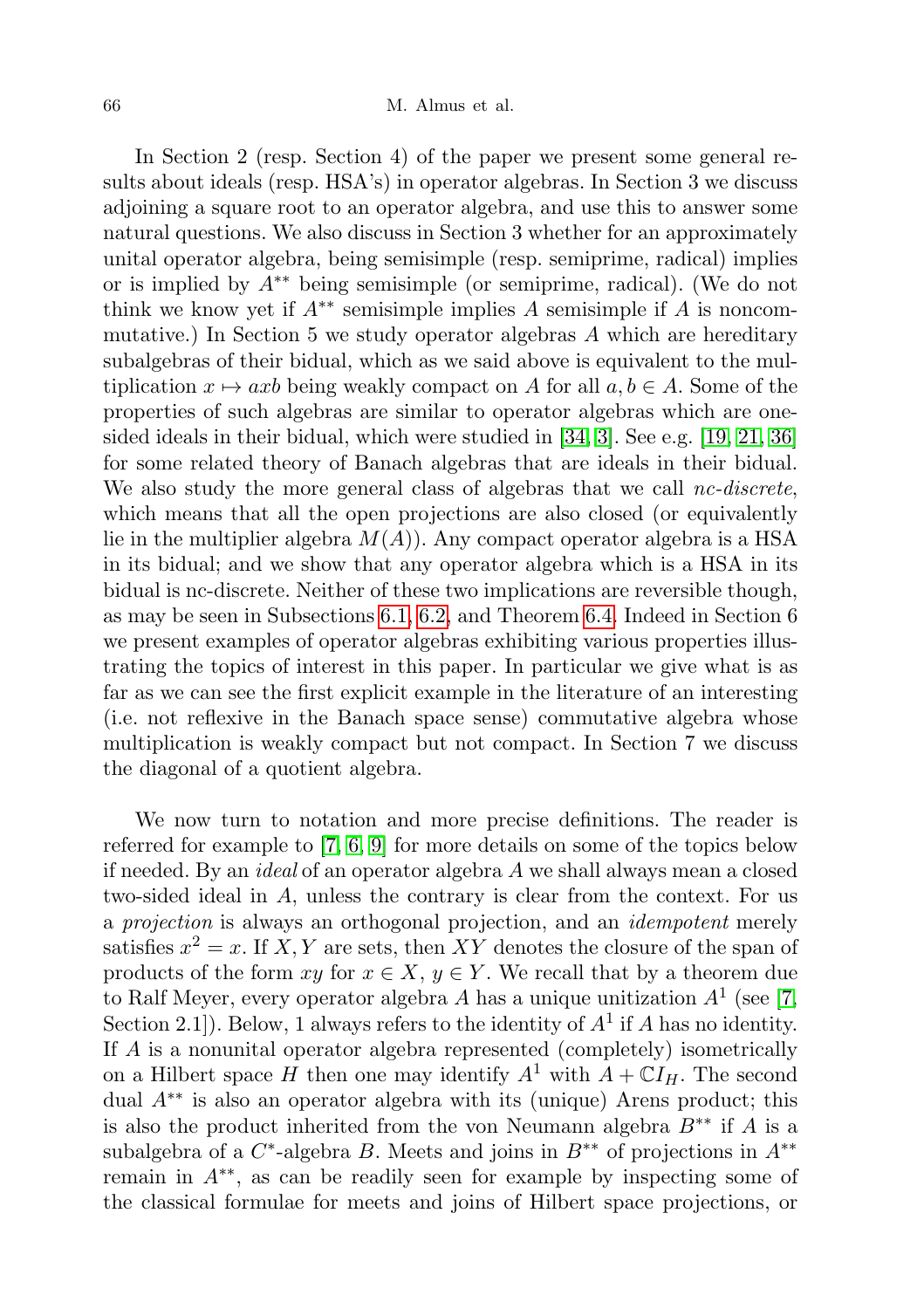by noting that these meets and joins may be computed in the biggest von Neumann algebra contained inside  $A^{**}$ . Note that A has a cai iff  $A^{**}$  has an identity  $1_{A^{**}}$  of norm 1, and then  $A^1$  is sometimes identified with  $A+\mathbb{C}1_{A^{**}}$ . In this case the multiplier algebra  $M(A)$  is identified with the *idealizer* of A in  $A^{**}$ , that is, the set of elements  $\alpha \in A^{**}$  such that  $\alpha A \subset A$  and  $A\alpha \subset A$ .

The set of compact operators on a Hilbert space is often called an elementary  $C^*$ -algebra. We call a  $c_0$ -direct sum of elementary  $C^*$ -algebras an annihilator C<sup>\*</sup>-algebra.

The *diagonal*  $\Delta(A)$  is defined to be  $A \cap A^*$ ; it is a  $C^*$ -algebra which is well defined independently of the particular (completely isometric) representation of A. Most of our algebras and ideals are *approximately unital*, i.e. have a contractive approximate identity (cai), although for some results this is probably not necessary. We recall that an r-ideal is a right ideal with a left cai, and an  $\ell$ -ideal is a left ideal with a right cai. We say that an operator algebra  $D$  with cai, which is a subalgebra of another operator algebra  $A$ , is a HSA (hereditary subalgebra) in A if  $DAD \subset D$ . See [\[6\]](#page-27-4) for the theory of HSA's (a few more results may be found in  $(3, 9)$ ). HSA's in A are in an order preserving, bijective correspondence with the r-ideals in A, and also with the open projections  $p \in A^{**}$ , by which we mean that there is a net  $x_t \in A$  with  $x_t = px_t p \rightarrow p$  weak<sup>\*</sup>. These are also the open projections p in the sense of Akemann [\[1\]](#page-27-6) in  $B^{**}$  (see also e.g. [\[30\]](#page-28-3)), where B is a  $C^*$ -algebra containing A, such that  $p \in A^{\perp\perp}$ . The complement ('perp') of an open projection is called a closed projection. We spell out some of the correspondences above: if D is a HSA in A, then DA (resp. AD) is the matching r-ideal (resp.  $\ell$ -ideal), and  $D = (DA)(AD) = (DA) \cap (AD)$ . The weak<sup>\*</sup> limit of a cai for D, or of a left cai for an r-ideal, is an open projection, and is called the support *projection.* Conversely, if p is an open projection in  $A^{**}$ , then  $pA^{**} \cap A$  and  $pA^{**}p \cap A$  is the matching r-ideal and HSA pair in A.

It is a well-known fact that if  $J$  is an ideal of an operator algebra  $A$ , then the quotient algebra  $A/J$  is isometrically isomorphic to an operator algebra [\[7,](#page-27-1) Proposition 2.3.4]. Of course there is a 'factor theorem': if  $u : A \rightarrow B$  is a completely bounded homomorphism between operator algebras, and if J is an ideal in A contained in Ker(u), then the canonical map  $\tilde{u}: A/J \to B$ is also completely bounded with completely bounded norm  $\|\tilde{u}\|_{cb} = \|u\|_{cb}$ . If  $J = \text{Ker}(u)$ , then u is a complete quotient map if and only if  $\tilde{u}$  is a completely isometric isomorphism.

Let A be an operator algebra. The set  $\mathfrak{F}_A = \{x \in A : ||1 - x|| \leq 1\}$ equals  $\{x \in A : ||1 - x|| = 1\}$  if A is nonunital, whereas if A is unital then  $\mathfrak{F}_A = 1 + \text{Ball}(A)$ . Many properties of  $\mathfrak{F}_A$  are developed in [\[9,](#page-27-5) [10,](#page-27-7) [33\]](#page-28-4). If A is a closed subalgebra of an operator algebra  $B$  then it is easy to see, using the uniqueness of the unitization, that  $\mathfrak{F}_A = A \cap \mathfrak{F}_B$ .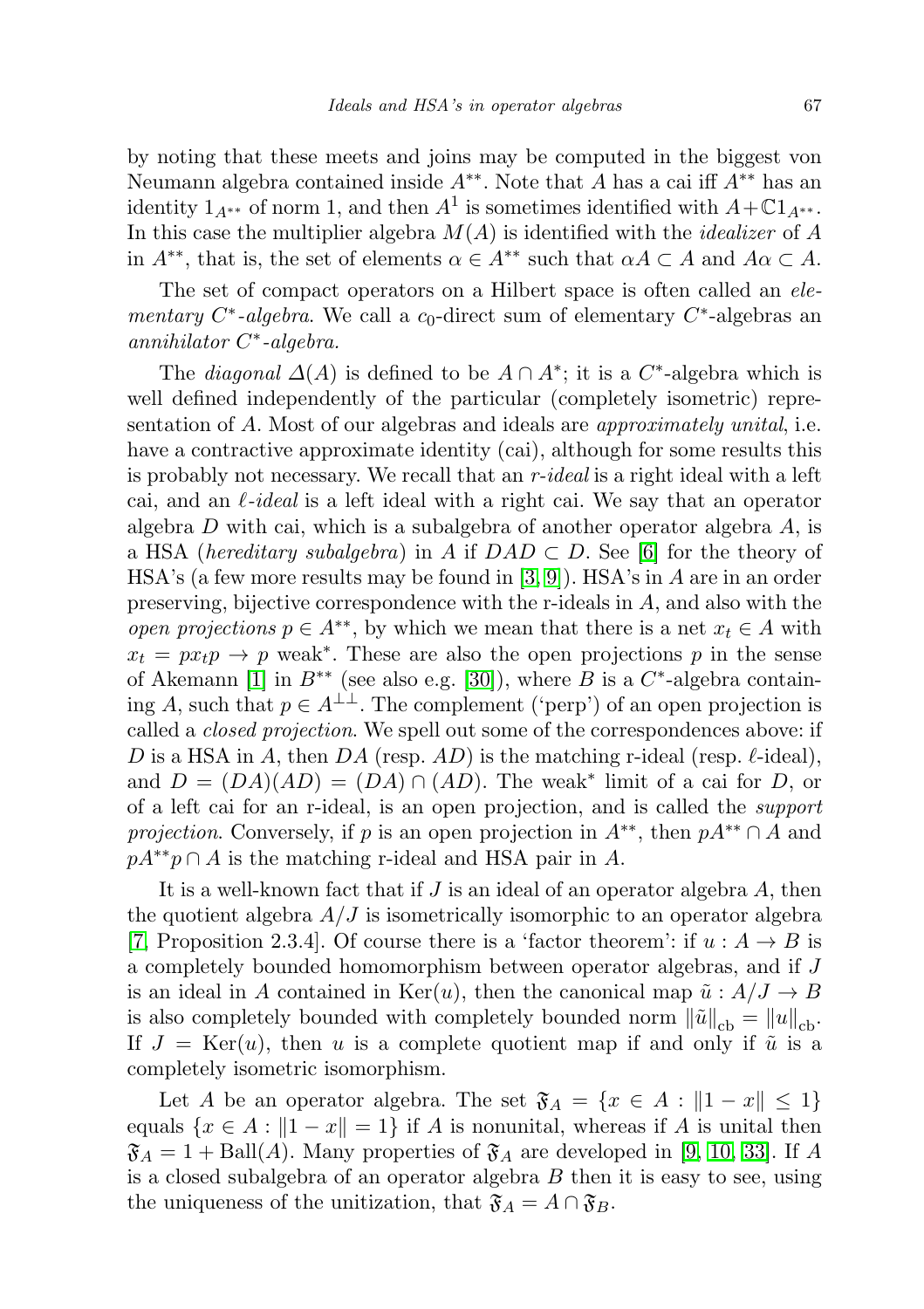We write  $J(A)$  for the Jacobson radical (see e.g. [\[29\]](#page-28-5)). It is a fact in pure algebra that an algebra is semiprime (resp. semisimple) iff its unitization is semiprime (resp. semisimple). Indeed  $J(A) = J(A^1)$  (see [\[29,](#page-28-5) 4.3.3]). One trap to beware of is that the  $C^*$ -algebra generated by a HSA  $D$  in an operator algebra  $A$  need not be a HSA in a  $C^*$ -algebra generated by  $A$ . In particular  $C^*(D)$  need not be an HSA in  $C^*_{\text{max}}(A)$  or in  $C^*_e(A)$ . An example is  $\mathcal{U}(M_2)$ , the subalgebra of  $M_2(A)$  with 0 in the 2-1-entry, and scalar multiples of the identity on the main diagonal, in the case  $A = M_2$ .

2. General results on ideals in operator algebras. The first two results below are obvious, and follow from the analogous results for general operator spaces.

THEOREM 2.1 (First Isomorphism Theorem). Let  $u : A \rightarrow B$  be a complete quotient map which is a homomorphism between operator algebras. Then Ker(u) is an ideal in A and  $A/\text{Ker}(u) \cong B$  completely isometrically isomorphically. Conversely, every ideal of A is of the form  $Ker(u)$  for a complete quotient map  $u : A \to B$ , where A and B are operator algebras.

Theorem 2.2 (Second Isomorphism Theorem). Let A be an approximately unital operator algebra, let J be an ideal in A, and suppose that I is an ideal in J. Then  $(A/I)/(J/I) \cong A/J$  completely isometrically isomorphically (as operator algebras).

THEOREM 2.3 (Third Isomorphism Theorem). Let A be an approximately unital operator algebra, and suppose that  $J$  and  $K$  are ideals in  $A$ , where J has a cai. Then  $J/(J \cap K) \cong (J + K)/K$  completely isometrically isomorphically. In particular,  $(J+K)/K$  is closed.

*Proof.* Note that by [\[17,](#page-27-8) Proposition 2.4],  $J + K$  is closed. Define a map  $u: J/(J\cap K) \to (J+K)/K$  by  $u(j+J\cap K) = j+K$ . This is a well-defined map and u is one-to-one since  $\text{Ker}(u) = (0_{J/(J \cap K)})$ . Moreover, u is onto since  $x + K \in (J + K)/K$  implies that  $x = j + k$ , where  $j \in J$ ,  $k \in K$  and  $x + K = j + K = u(j + J \cap K).$ 

Since inf  $\{\|j + k\| : k \in K\} \le \inf \{\|j + k\| : k \in J \cap K\}$ , u is a contraction. Let  $(e_t)$  be the cai for J and let  $k \in K$ . Then,

$$
||j + k|| \ge ||e_t j + e_t k|| \ge ||e_t j + J \cap K||.
$$

After taking the limit, we get  $||j + J \cap K|| \le ||j + k||$ , and so  $||j + J \cap K|| \le$  $||j + K||$ . Hence, u is an isometry. Similarly, u is a complete isometry.

For Banach algebras the 'Correspondence Theorem' states that for a Banach algebra  $A$  and a closed ideal  $J$  in  $A$ , every closed subalgebra  $K$  of  $A/J$  is of the form  $I/J$ , where I is a closed subalgebra of A with  $J \subset I \subset A$ .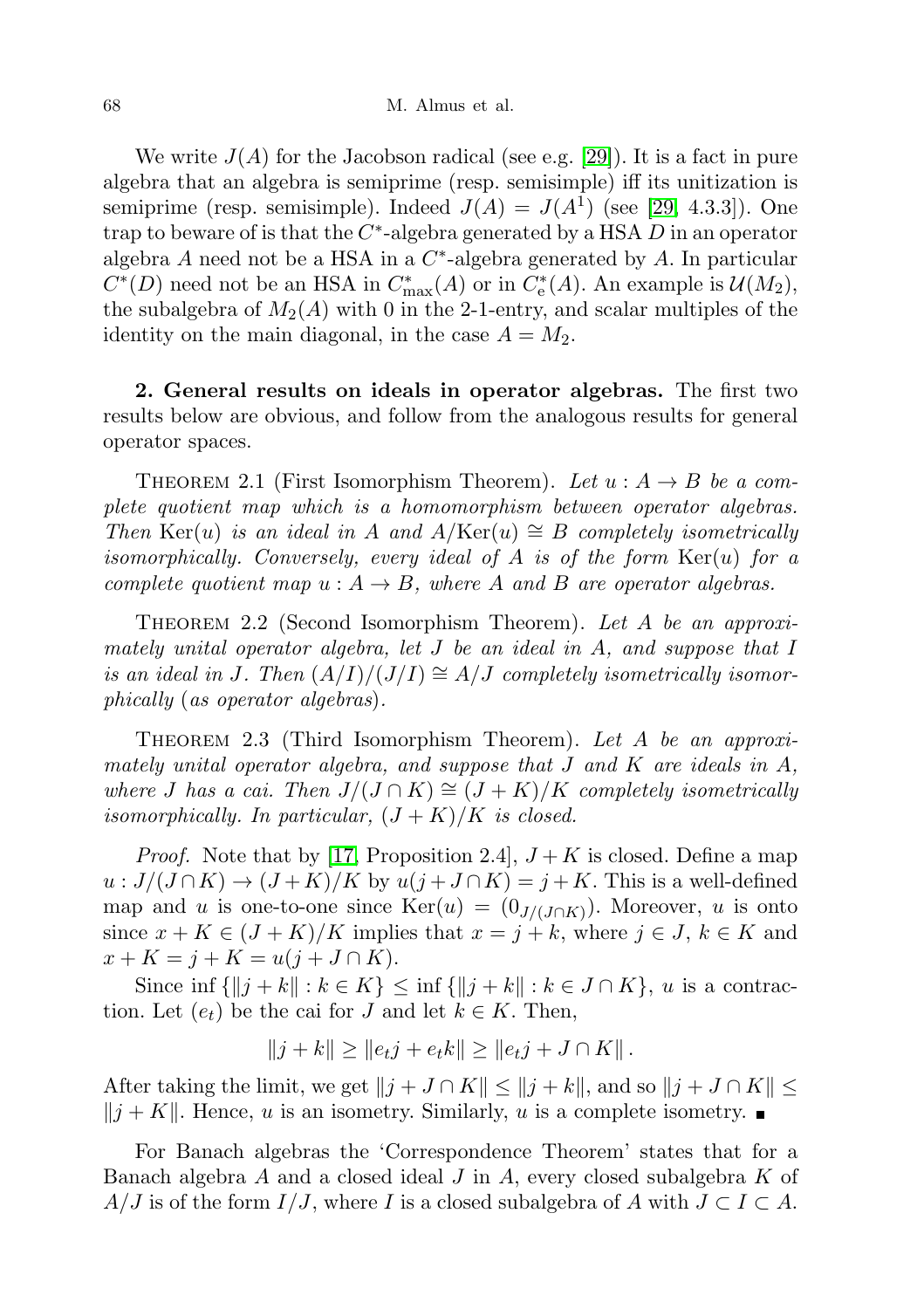Also, every ideal K of  $A/J$  is of the form  $I/J$ , where I is an ideal of A with  $J \subset I \subset A$ . Indeed  $I = q^{-1}(K)$  where  $q : A \to A/J$  is the canonical map.

<span id="page-4-1"></span>THEOREM 2.4. Let  $A$  be an approximately unital operator algebra, let  $I$ be an approximately unital ideal in A and let J be an approximately unital ideal in I. Then  $I/J$  is an approximately unital ideal in  $A/J$ . Conversely, every approximately unital ideal of  $A/J$  is of the form  $I/J$ , where I is an approximately unital ideal in A with  $J \subset I \subset A$ .

Proof. The first assertion is easy. The second assertion follows from [\[11,](#page-27-9) Proposition 3.1] (as in e.g. [\[9,](#page-27-5) Section 6], where the analogue of the above result is proved for HSA's and certain one-sided ideals).

REMARK. Note that since [\[11,](#page-27-9) Proposition 3.1] is also valid for Arens regular Banach algebras, the previous result can be stated for such Banach algebras. Similarly for Corollary [2.6](#page-4-0) below.

<span id="page-4-2"></span>LEMMA 2.5. Suppose that A is an operator algebra such that  $A^{**}$  is semiprime, and that  $J$  is a closed ideal in  $A$  such that  $J^2$  has a cai. Then  $J = J^2$ .

*Proof.* Let p be the support projection of  $J^2$  in  $A^{**}$ . We have  $J^2(1-p)$  $= 0$ . If  $\zeta, \eta \in J^{\perp \perp}$  and if  $a_t \to \eta$  weak<sup>\*</sup> and  $b_s \to \zeta$  weak<sup>\*</sup>, then since  $a_t b_s(1-p) = 0$  we have  $a_t \zeta(1-p) = 0$  and  $0 = \eta \zeta(1-p) = \eta(1-p)\zeta(1-p)$ . So  $(J^{\perp\perp}(1-p))^2 = (0)$ . Since  $A^{**}$  is semiprime we have  $J^{\perp\perp}(1-p) = (0)$ , so that  $J^{\perp \perp}$  is unital, so that J has a cai.

<span id="page-4-0"></span>COROLLARY 2.6. Suppose that  $A$  is an approximately unital operator algebra, and that  $J$  is an approximately unital ideal in  $A$ . Suppose that  $J$ has the property that if I is an ideal with square J then  $I = J$ . Then  $A/J$ is semiprime. In particular, if  $A^{**}$  is semiprime then  $A/J$  is semiprime for every approximately unital ideal J in A.

*Proof.* Let K be an ideal in  $A/J$  such that  $K^2 = (0)_{A/J}$ . There exists an ideal I in A such that  $J \subset I \subset A$  and  $K = I/J$  (namely, the inverse image of K in A, see Theorem [2.4\)](#page-4-1). Since  $K^2 = (I/J)(I/J) = I^2/J = (0)_{A/J}$ , we conclude that  $I^2 = J$ . Under our hypotheses this forces  $I = J$  (the 'in particular' assertion uses Lemma [2.5](#page-4-2) here). That is,  $K = I/J = (0)_{A/J}$ , and so  $A/J$  is semiprime.

REMARK. (1) In view of the last results, and independently, it is of interest to know whether every approximately unital ideal  $J$  in a semisimple or semiprime algebra A has the property that if I is an ideal with square  $J$ then  $I = J$ . We will see in Corollary [3.2](#page-6-0) that this is false.

(2) Algebras whose square (or nth power) is approximately unital are discussed in [\[10,](#page-27-7) Section 4].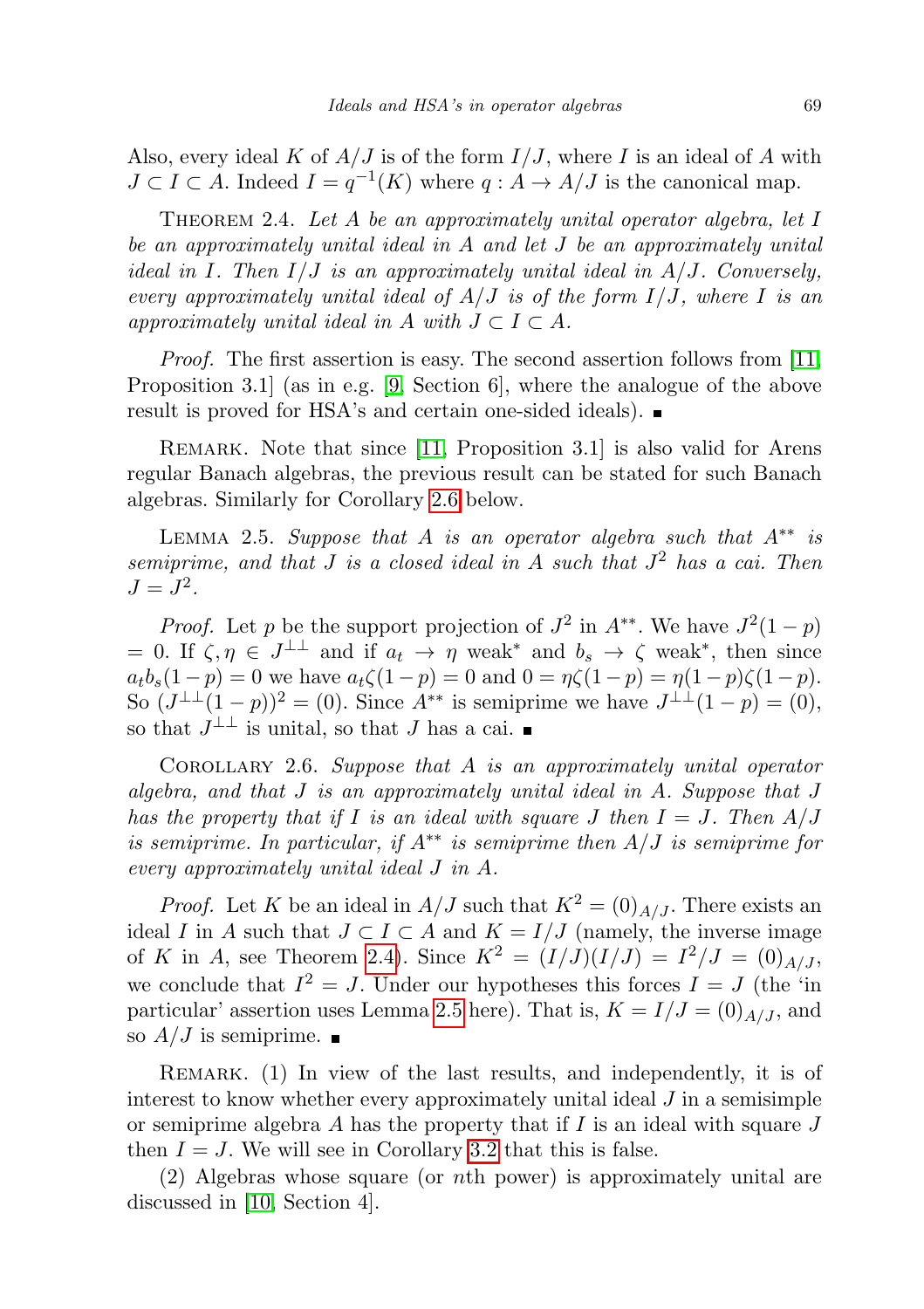PROPOSITION 2.7. Let A be a Banach algebra with no nonzero left annihilators, and let  ${I_{\alpha}}$  be an increasing family of ideals in A such that  $A=\bigcup I_\alpha$ . If each  $I_\alpha$  is semiprime (resp. semisimple), then A is semiprime (resp. semisimple).

*Proof.* Assume that  $I_{\alpha}$  is semiprime for each  $\alpha$ . Let J be an ideal in A with  $J^2 = (0)$ . Then  $(J \cap I_\alpha)^2 = (0)$  for each  $\alpha$ . Since  $I_\alpha$  is semiprime,  $J \cap I_{\alpha} = (0)$ . Hence  $JI_{\alpha} \subset J \cap I_{\alpha} = (0)$  for each  $\alpha$ , so that  $JA = (0)$  and  $J = (0)$ . Hence A is semiprime.

Now suppose that each  $I_{\alpha}$  is semisimple. Notice that  $J = \text{Rad}(A)$  is an ideal in A and  $J \cap I_\alpha$  is an ideal in  $I_\alpha$  for each  $\alpha$ . Then  $J \cap I_\alpha = \text{Rad}(I_\alpha) = (0)$ by [\[29,](#page-28-5) Theorem 4.3.2]. Hence as in the first paragraph,  $J = (0)$  and A is semisimple.  $\blacksquare$ 

PROPOSITION 2.8. Suppose that A is an operator algebra with a bai, and that I and J are ideals in A. If  $A/I \cong A/J$  isomorphically as A-bimodules, then  $I = J$ .

Proof. If A is unital then this follows from the analogous result in pure algebra. If A contains a bai, then its bidual  $A^{**}$  is unital. If  $\pi : A/I \rightarrow A/J$ is an A-bimodule isomorphism, then  $\pi^{**}$  maps  $(A/I)^{**} \cong A^{**}/I^{\perp \perp}$  into  $(A/J)^{**} \cong A^{**}/J^{\perp\perp}$ . Moreover,  $\pi^{**}$  is an  $A^{**}$ -bimodule isomorphism by the separate weak<sup>\*</sup>-continuity of the Arens product. Since  $A^{**}$  is unital, by the unital case we have  $I^{\perp \perp} = J^{\perp \perp}$ . Thus  $I = A \cap I^{\perp \perp} = A \cap J^{\perp \perp} = J$ .

REMARK. Note that the previous proposition is not true for general operator algebras; the existence of a bai is needed. For example, let  $A =$ Span $(x, y)$  where  $xy = x^2 = y^2 = 0$ , and  $x \neq y$ . If  $I = \text{Span}(x)$  and  $J = \text{Span}(y)$ , then  $A/I \cong A/J$  as A-bimodules, but  $I \neq J$ .

3. Example: adjoining a root to an algebra. In this section we show how to create examples of operator algebras by adjoining a root. We then use this to answer several basic questions regarding operator algebras with cai.

If  $A$  is an algebra, and  $S$  is in the center of  $A$ , we define an algebra

$$
A_S = \left\{ \begin{bmatrix} x & y \\ Sy & x \end{bmatrix} : x \in A, y \in A^1 \right\} \subset M_2(A^1).
$$

We identify A with the main diagonal of this algebra, and we set  $T$  to be the matrix with rows 0, 1 and  $S$ , 0. Then any element of  $A_S$  may be written as  $x+yT$  for  $x \in A$ ,  $y \in A^1$ . In this notation,  $T^2 = S$ , and so now S has a square root even if it did not have one before. A good example to bear in mind is the case that A is the approximately unital ideal in the disk algebra  $A(\mathbb{D})$ of functions vanishing at 1, and  $S = z(1-z) \in A$ , which has no root in A.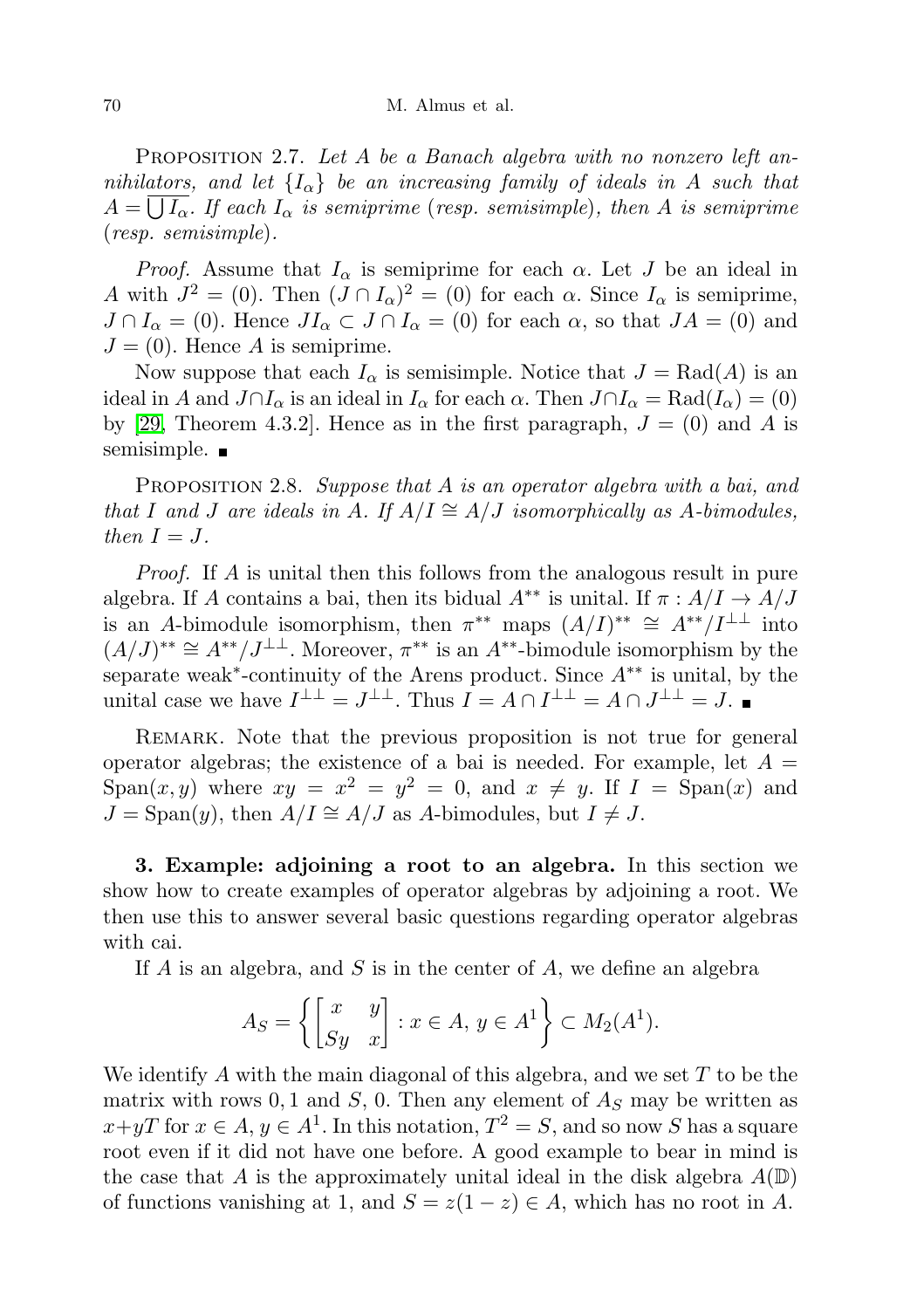It is obvious that if A is an operator algebra then so is  $A<sub>S</sub>$ , and if A is commutative then so is  $A<sub>S</sub>$ . If A has a cai but no identity then  $A<sub>S</sub>$  has no cai, but  $A_S^2 = \{x + yT : x, y \in A\}$  does have a cai.

We say that an element  $a$  in an algebra  $A$  has no rational square root if there exist no  $b, c \in A$  with  $ac^2 = b^2 \neq 0$ .

<span id="page-6-1"></span>LEMMA 3.1. Suppose that A is a commutative algebra, and  $S \in A$ ,  $S \neq 0$ . If A is an integral domain then  $A<sub>S</sub>$  is semiprime. On the other hand, if A is semisimple and S has no rational square root, and is not a divisor of zero, then  $A<sub>S</sub>$  is semisimple.

*Proof.* If  $(x+yT)^2 = x^2 + y^2S + 2xyT = 0$ , and A is an integral domain, then  $x = 0$  or  $y = 0$ . Since  $x^2 + y^2S = 0$  we have  $x = y = 0$ .

In the semisimple case, suppose that all characters of  $A<sub>S</sub>$  vanish at  $x+yT$  $\in A_S$ . If  $\chi$  is a character of  $A^1$ , define  $\chi'(a+bT) = \chi(a) + \alpha \chi(b)$  for  $a \in A$ ,  $b \in A^1$ , where  $\alpha$  is a square root of  $\chi(S)$ . This defines a character on  $A_S$ , and so we have  $\chi(x)+\alpha\chi(y)=0$ . Thus  $x^2-Sy^2$  is in the kernel of every character of  $A^1$ , so that  $Sy^2 = x^2$ . Therefore  $x^2 = 0$ , and since A is semiprime we have  $x=y=0$ .

<span id="page-6-0"></span>COROLLARY 3.2. There exists a semisimple commutative operator alge $bra A$  with no cai, such that  $A<sup>2</sup>$  has a cai.

*Proof.* In our disk algebra example mentioned above, the element  $z(1-z)$  $\in$  A has no rational square root. To see this note that of course  $1 - z$  does, and so we are asking if  $z g^2 = h^2$  is possible with  $g, h \in A(\mathbb{D})$ . By Riemann's Theorem in basic complex analysis this equation implies that  $h/g$  has an analytic continuation k to  $\mathbb D$  such that  $k(z)^2 = z$  on  $\mathbb D$ , which is well known to be impossible  $(2k(z)k'(z)) = 1$  so k' is unbounded at 0). We deduce from Lemma [3.1](#page-6-1) that  $A_S$  is semisimple if  $S = z(1-z)$ . Here  $A_S$  is a semisimple commutative operator algebra with no cai, but  $A_S^2$  has a cai.

In [\[15\]](#page-27-10) it is shown that semisimple  $B(\ell^p)$  fails to have a semisimple second dual if  $p \neq 2$ . This can also happen for operator algebras:

PROPOSITION 3.3. Let A be an operator algebra.

- (1) If  $A^{**}$  is semiprime (resp. radical, semisimple and commutative) then A is semiprime (resp. radical, semisimple).
- (2) If A is semiprime (resp. approximately unital and radical, unital and semisimple) then  $A^{**}$  need not be semiprime (resp. radical, semiprime and hence not semisimple).

*Proof.* (1) If A is commutative and  $A^{**}$  is semisimple, then A is semisim-ple by e.g. [\[13,](#page-27-11) Proposition 2.6.25(iv)]. If  $A^{**}$  is semiprime and if  $J^2 = (0)$ in A then  $(J^{\perp\perp})^2 = (0)$  in  $A^{**}$ , so that  $(0) = J^{\perp\perp} = J$ . So A is semiprime.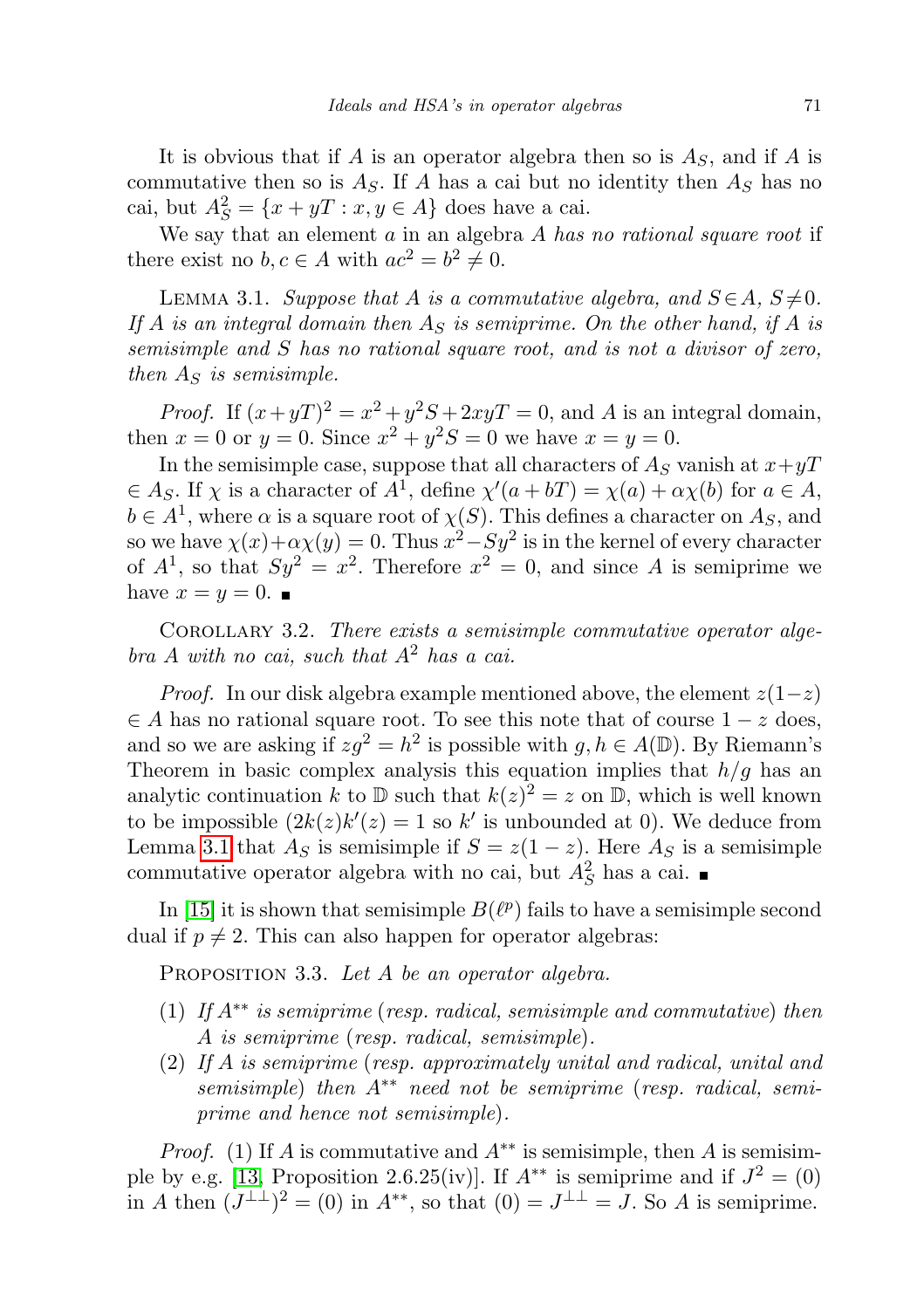It follows from [\[13,](#page-27-11) Proposition 2.6.25(iii)] that if  $A^{**}$  is radical then A is radical.

(2) If A is radical then  $A^{**}$  is not radical (indeed  $A^{**}$  is unital).

Suppose that the second dual of every unital semiprime operator algebra A was semiprime. Then by Lemma [2.5,](#page-4-2) if J is an ideal in a unital semisimple operator algebra such that  $J^2$  has a cai, then  $J$  has a cai. However this is not true, as may be seen from the disk algebra example two paragraphs above (one may take  $J = A_S$ ,  $A = J<sup>1</sup>$  here). Hence the second dual of a commutative unital semisimple operator algebra need not be semiprime.

We shall see in Corollary [5.3](#page-9-0) that the situation in the last result improves if A is a HSA in its bidual.

## 4. General facts about HSA's

<span id="page-7-0"></span>PROPOSITION 4.1. If D is a HSA in an operator algebra A, then  $x \in D$ is quasi-invertible in D iff x is quasi-invertible in A. Thus  $\sigma_D(x) \setminus \{0\} =$  $\sigma_A(x) \setminus \{0\}$ . In particular, D is a spectral subalgebra of A in the sense of e.g. [\[29,](#page-28-5) p. 245].

*Proof.* By [\[13,](#page-27-11) Proposition 2.6.25], x is quasi-invertible in  $D$  (resp. A) iff x is quasi-invertible in  $D^{**}$  (resp.  $A^{**}$ ). Now  $D^{**} = pA^{**}p$ , where p is the support projection of  $D$ . It is a simple algebraic exercise that in an algebra  $A$  with an idempotent  $e$ , an element of  $eAe$  is quasi-invertible in eAe iff it is quasi-invertible in A. So  $x$  is quasi-invertible in  $D$  iff  $x$  is quasiinvertible in  $D^{**} = pA^{**}p$ , iff x is quasi-invertible in  $A^{**}$ , and hence iff x is quasi-invertible in A.

The last assertion follows from the usual formulation of the spectrum in terms of quasi-invertible elements. ■

The following answers a question posed in [\[3\]](#page-27-2). The first assertion is well known with HSA's replaced by ideals [\[29\]](#page-28-5).

<span id="page-7-1"></span>THEOREM 4.2. If D is a HSA in an operator algebra A, then  $J(D) =$  $D \cap J(A)$ . In particular, semisimplicity passes to HSA's.

*Proof.* Suppose that A is an operator algebra and D is a HSA in A with cai  $(f_t)$ . We recall that  $J(A)$  may be characterized (see e.g. [\[29\]](#page-28-5)) as the set of  $a \in A$  with  $r(ab) = 0$  for all  $b \in A^1$ . Here  $r(\cdot)$  denotes the spectral radius. Let  $x \in J(D)$ . Since  $J(D)$  is a nondegenerate D-module, by Cohen's factorization there exist  $d \in D$  and  $y \in J(D)$  with  $x = dy$ . Now  $y f_t a d \in J(D)$  for all  $a \in A<sup>1</sup>$  (since D is a HSA in  $A<sup>1</sup>$ ). Since  $J(D)$ is closed we have  $yad \in J(D)$ . Thus  $0 = r(yad) = r(dya) = r(xa)$  for all  $a \in A^1$ . Hence  $x \in J(A)$ . So  $J(D) \subset D \cap J(A)$ . The converse follows from [\[29,](#page-28-5) Theorem 4.3.6(c),(e)]: if  $x \in D \cap J(A)$ , then  $A^1x$  consists of quasi-invertibles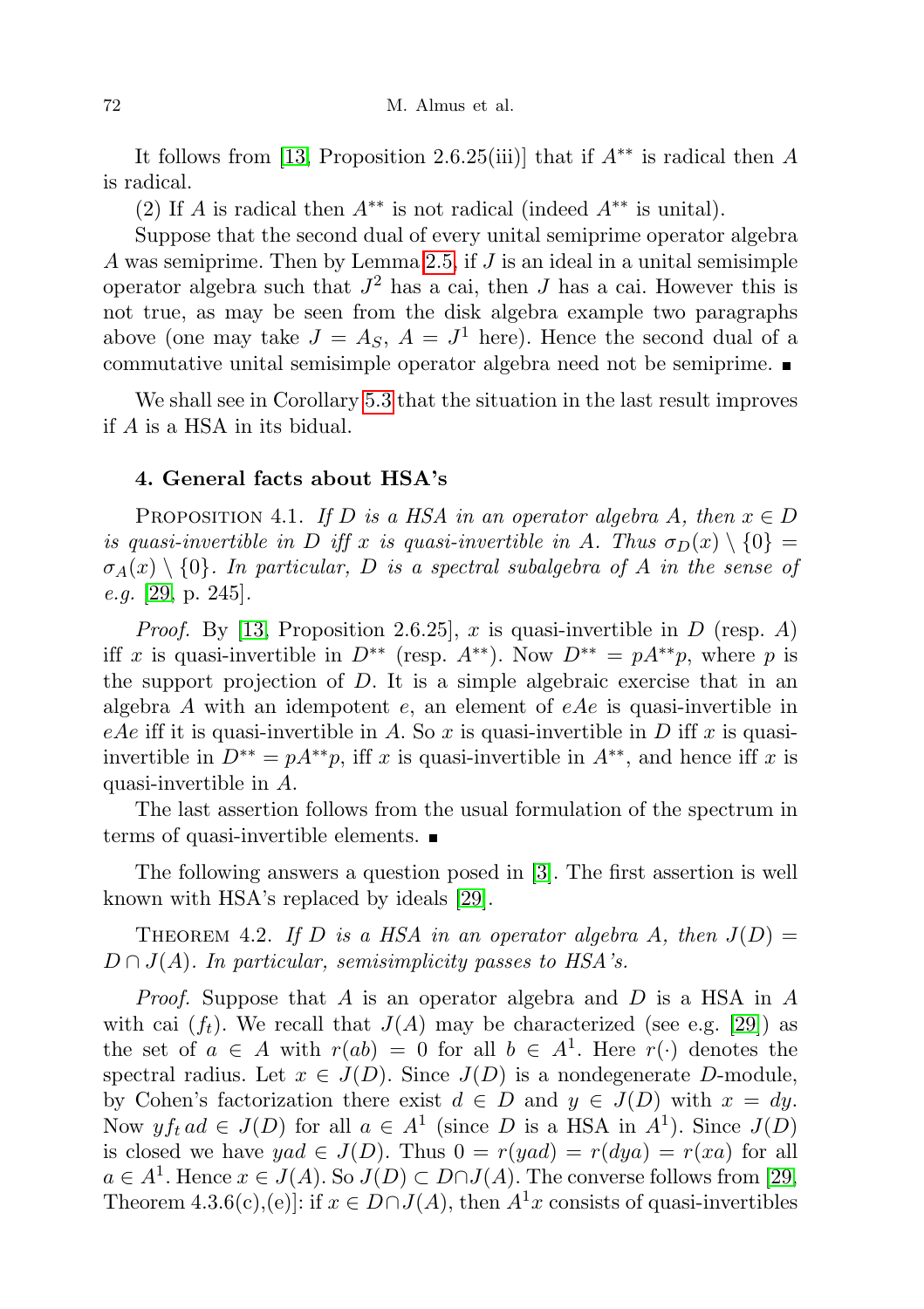in A. Hence  $D^1x$  consists of quasi-invertibles in A, hence of quasi-invertibles in *D* by Proposition [4.1.](#page-7-0) So  $x \in J(D)$ . ■

We have a generalization of the last result:

<span id="page-8-1"></span>COROLLARY 4.3. Suppose that  $D$  is a HSA in an operator algebra  $A$ , and that I is an approximately unital ideal in A. Then

(1)  $D \cap I = DID$  is a HSA in A, and  $J(D \cap I) = J(D) \cap J(I)$ .

$$
(2) (D \cap I)^{\perp \perp} = D^{\perp \perp} \cap I^{\perp \perp}.
$$

(3)  $D+I$  is closed, and is a HSA in A.

*Proof.* (1) We have  $(D \cap I)A(D \cap I) \subset (DAD) \cap (IAI) \subset D \cap I$ . Note that  $DID \subset I \cap D$ . Conversely, since D has a cai we have  $I \cap D \subset DID$ . So  $DID = I \cap D$ . If  $(f_s)$  is a cai for I and  $(e_{\lambda})$  is a cai for D, then  $(e_{\lambda} f_s e_{\lambda})$  is easily seen to yield a cai for  $DID$ , by routine techniques. So  $I \cap D = DID$ is a HSA in A. By Theorem [4.2](#page-7-1) we have

$$
J(D \cap I) = D \cap I \cap J(A) = D \cap J(A) \cap I \cap J(A) = J(D) \cap J(A)
$$

as desired.

(3) Write  $(e_{\lambda})$  for the cai of D. If  $r \in I$  then  $e_{\lambda}re_{\lambda} \in D \cap I$ . Moreover if  $a \in D$  then

$$
||a-r|| \ge ||e_{\lambda}ae_{\lambda}-e_{\lambda}re_{\lambda}|| \ge ||a-e_{\lambda}re_{\lambda}|| - ||a-e_{\lambda}ae_{\lambda}||.
$$

Also,  $||a - e_\lambda r e_\lambda|| \ge ||a + (I \cap D)||$ . The above constitute the modifications of the proof of [\[17,](#page-27-8) Proposition 2.4] that need to be made so that as in that proof we may deduce that  $D + I$  is closed. Clearly  $(D + I)A(D + I) \subset$  $DAD + I = D + I.$ 

(2) This follows from (3) and the fact from e.g. [\[12,](#page-27-12) Appendices A.3, A.5] that for closed subspaces  $E, F$  of any Banach space  $X$ ,

$$
(E\cap F)^{\perp\perp}=(E^\perp+F^\perp)^\perp=E^{\perp\perp}\cap F^{\perp\perp}
$$

if  $E + F$  is closed, or equivalently, if  $E^{\perp \perp} + F^{\perp \perp}$  is closed.

REMARK. If I is any ideal in a HSA  $D$  of an operator algebra  $A$ , and if  $I \subset J(A)$ , then  $J(D/I) = J(D)/I$ . This follows from Theorem [4.2](#page-7-1) and [\[29,](#page-28-5) Theorem  $4.3.2(b)$ .

<span id="page-8-0"></span>5. Algebras that are HSA's in their bidual. We write  $M_{a,b}: A \rightarrow$  $A: x \mapsto axb$ , where  $a, b \in A$ . Recall that a Banach algebra is compact if the map  $M_{a,a}$  is compact for all  $a \in A$ . We say that A is weakly compact if  $M_{a,a}$  is weakly compact for all  $a \in A$ . We are concerned here mostly with operator algebras  $A$  that are HSA's in their bidual. That is,  $A$  has a cai, and  $AA^{**}A \subset A$ . For algebras A that do not have a cai, one could pass to the algebra  $A_H$  described in [\[10\]](#page-27-7), the biggest subalgebra with a cai.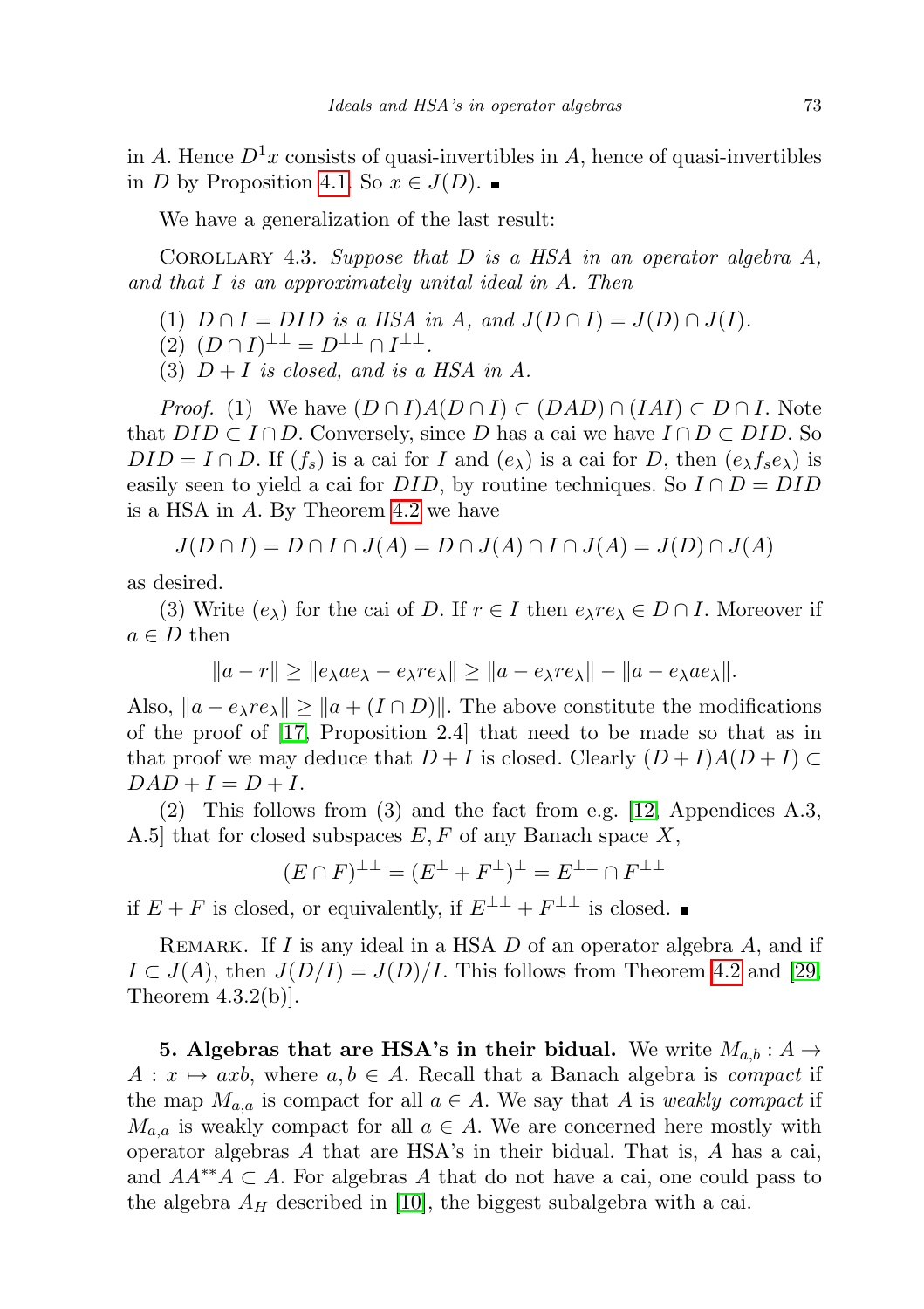LEMMA 5.1. An operator algebra  $A$  with cai is a HSA in its bidual iff the map  $M_{a,b}: A \to A: x \mapsto axb$  is weakly compact for all  $a, b \in A$ , and iff A is weakly compact in the sense just defined.

Similarly,  $M_{a,b}$  is compact on A for all  $a, b \in A$  iff A is compact.

If in addition  $A$  is commutative, then  $A$  is compact (resp. weakly compact) iff multiplication by a is compact (resp. weakly compact) on A for all  $a \in A$ .

Proof. The first 'iff' follows by basic functional analysis (namely, the well-known fact that an operator  $T : X \to Y$  is weakly compact iff  $T^{**}(X^{**})$  $\subset Y$ ). To see the second and third 'iff' we use the fact that the compact (resp. weakly compact) operators constitute a norm closed ideal. From this, first, if  $(e_t)$  is a cai for A and  $M_{e_t,e_t}$  is compact (resp. weakly compact), then so is  $M_{ae_t,e_t}$  for all  $a, b \in A$ . Second,  $M_{a,b}$  is compact (resp. weakly compact) since  $M_{ae_t,e_tb} \rightarrow M_{a,b}$  in norm.

Clearly then compact operator algebras are HSA's in their bidual. It is easy to find Banach space reflexive examples showing that the converse is not true (see Subsection [6.1\)](#page-16-0). Note that the class of unital operator algebras which are HSA's in their bidual is the same as the class of unital operator algebras which are Banach space reflexive. It is of interest to find nonreflexive weakly compact algebras which are not compact, and we shall do this later in Subsection [6.4.](#page-18-0) In this connection we remark that semisimple annihilator Banach algebras in the sense of [\[29,](#page-28-5) Chapter 8] are compact, and are ideals in their bidual [\[29,](#page-28-5) Corollary 8.7.14].

REMARK. In any commutative operator algebra  $A$ , two natural ideals to consider are those constituting the elements  $a \in A$  with multiplication by a being compact or weakly compact on A.

The property of being a HSA in the bidual passes to subalgebras and quotients:

<span id="page-9-1"></span>LEMMA 5.2. Let A be an operator algebra which is weakly compact. If B is a closed subalgebra of A, then  $B$  is weakly compact. If  $I$  is a closed ideal in A, then  $A/I$  is weakly compact.

*Proof.* We leave this as an exercise for the reader.  $\blacksquare$ 

REMARK. Similarly, if  $A$  is an approximately unital ideal in its bidual then so is any closed subalgebra, or quotient by a closed ideal (see [\[34\]](#page-28-0)).

<span id="page-9-0"></span>COROLLARY 5.3. Suppose that A is an operator algebra which is a  $HSA$ in its bidual. Then A is semisimple (resp. semiprime) iff  $A^{**}$  is semisimple (resp. semiprime).

Proof. One direction follows from Theorem [4.2](#page-7-1) (resp. [\[3,](#page-27-2) Proposition 2.5]). If A is semisimple, let  $0 \neq \eta \in J(A^{**})$ . Then  $A \eta A \subset J(A^{**}) \cap A \subset$  $J(A) = (0)$  (using Theorem [4.2\)](#page-7-1). So  $\eta = 0$ , and  $A^{**}$  is semisimple. If A is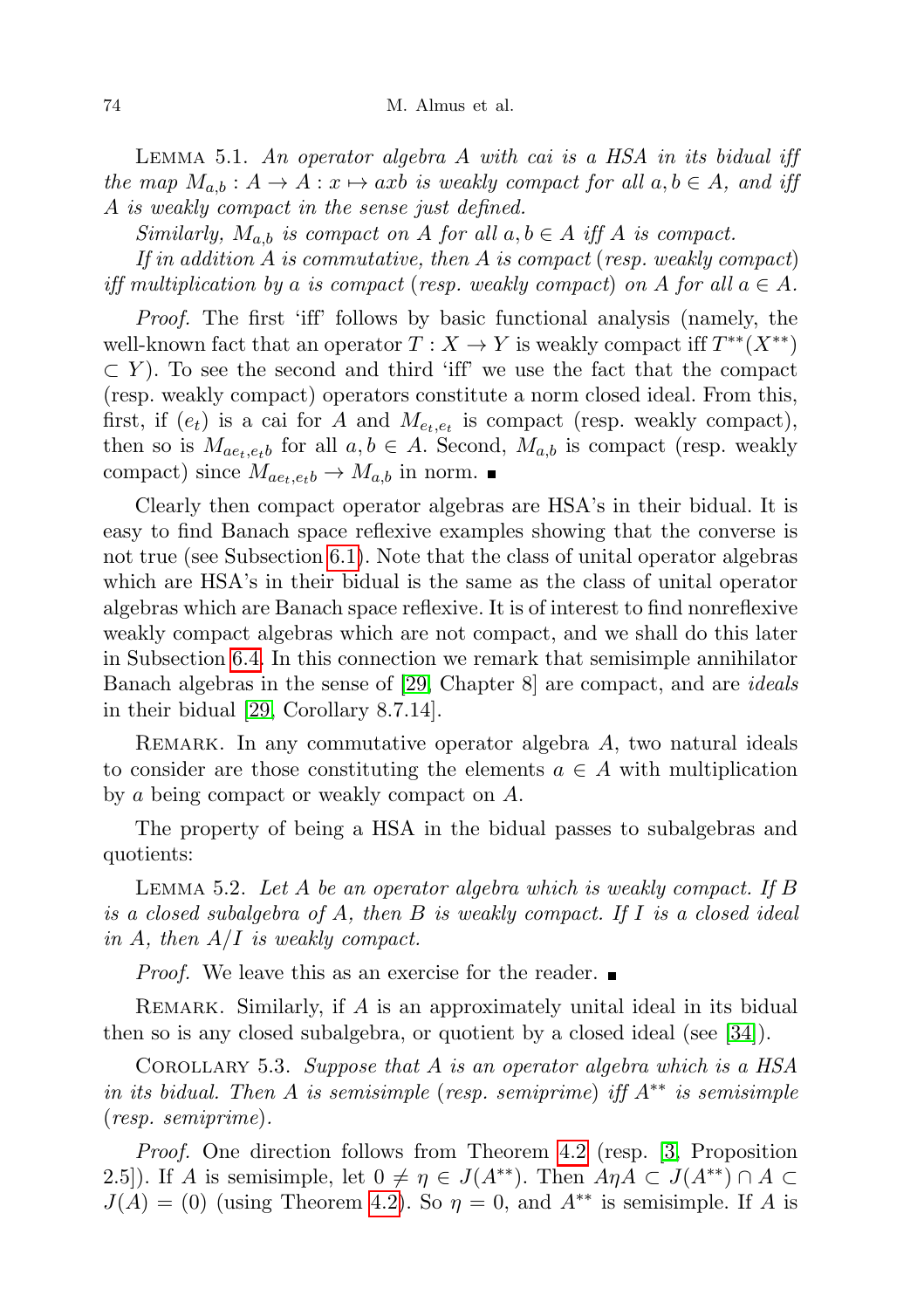semiprime, and if J is an ideal in  $A^{**}$  with  $J^2 = (0)$ , then  $(J \cap A)^2 = (0)$ , so that  $J \cap A = (0)$ . Hence  $AJA = (0)$  since  $AJA \subset J \cap A$ . Since a cai of A converges weak<sup>\*</sup> to the identity of  $A^{**}$  we deduce that  $J = (0)$ . So  $A^{**}$  is semiprime.  $\blacksquare$ 

PROPOSITION 5.4. If A is an operator algebra which is a HSA in its bidual, and if A has no ideals (resp. no closed ideals, no closed ideals with a cai), then every ideal (resp. closed ideal, closed ideal with a cai) in A∗∗ contains A.

*Proof.* If J is a nontrivial ideal in  $A^{**}$ , then as in the proof of Corollary [5.3,](#page-9-0)  $AJA \subset J \cap A = A$  or (0), and the latter is impossible. Similarly for the closed ideal case. Similarly for the case of a closed ideal J with a cai, because by Corollary [4.3](#page-8-1) the ideal  $J \cap A$  of A is also a HSA in  $A^{**}$ , so has a cai.

An operator algebra A with cai is nc-discrete if every closed right ideal which has a left cai is of the form  $eA$  for a projection  $e \in M(A)$ . Equivalently, all the open projections are also closed (or equivalently are in  $M(A)$ ). The first part of the following was independently noticed recently in [\[28\]](#page-28-6), and no doubt by others:

<span id="page-10-0"></span>PROPOSITION 5.5. A  $C^*$ -algebra which is a HSA in its bidual, or is nc-discrete, is an annihilator C<sup>\*</sup>-algebra.

*Proof.* One well-known characterization of annihilator  $C^*$ -algebras is that every commutative  $C^*$ -subalgebra  $D$  has maximal ideal space which is topologically discrete. Thus the HSA case of the proposition follows by Lemma [5.2](#page-9-1) and the fact that if a  $C_0(K)$  space is an ideal in its bidual, then  $K$  is topologically discrete. The nc-discrete case for  $C^*$ -algebras is another well-known characterization of annihilator  $C^*$ -algebras.

PROPOSITION 5.6. If an operator algebra  $A$  is a HSA in its bidual (resp. is compact), then so is  $\mathbb{K}_I(A)$  for any cardinal I (here  $\mathbb{K}_I(A)$  is the spatial tensor product of A and the compact operators on  $\ell^2(I)$ ). Also, the c<sub>0</sub>-direct sum of operator algebras which are HSA's in their bidual (resp. nc-discrete,  $\Delta$ -dual), is a HSA in its bidual (resp. is nc-discrete,  $\Delta$ -dual).

*Proof.* We leave this as an exercise.  $\blacksquare$ 

REMARK. We said earlier that compact approximately unital Banach algebras are HSA's in their bidual. We recall that a semisimple Banach algebra  $A$  is a modular annihilator algebra iff no element of  $A$  has a nonzero limit point in its spectrum [\[29,](#page-28-5) Theorem 8.6.4]), and iff for every  $a \in A$ multiplication on A by a is a Riesz operator (see [\[29,](#page-28-5) Chapter 8]). If A is also commutative then this is equivalent to the Gelfand spectrum of A being discrete [\[25,](#page-28-7) p. 400]. By [\[29,](#page-28-5) Chapter 8], compact semisimple algebras are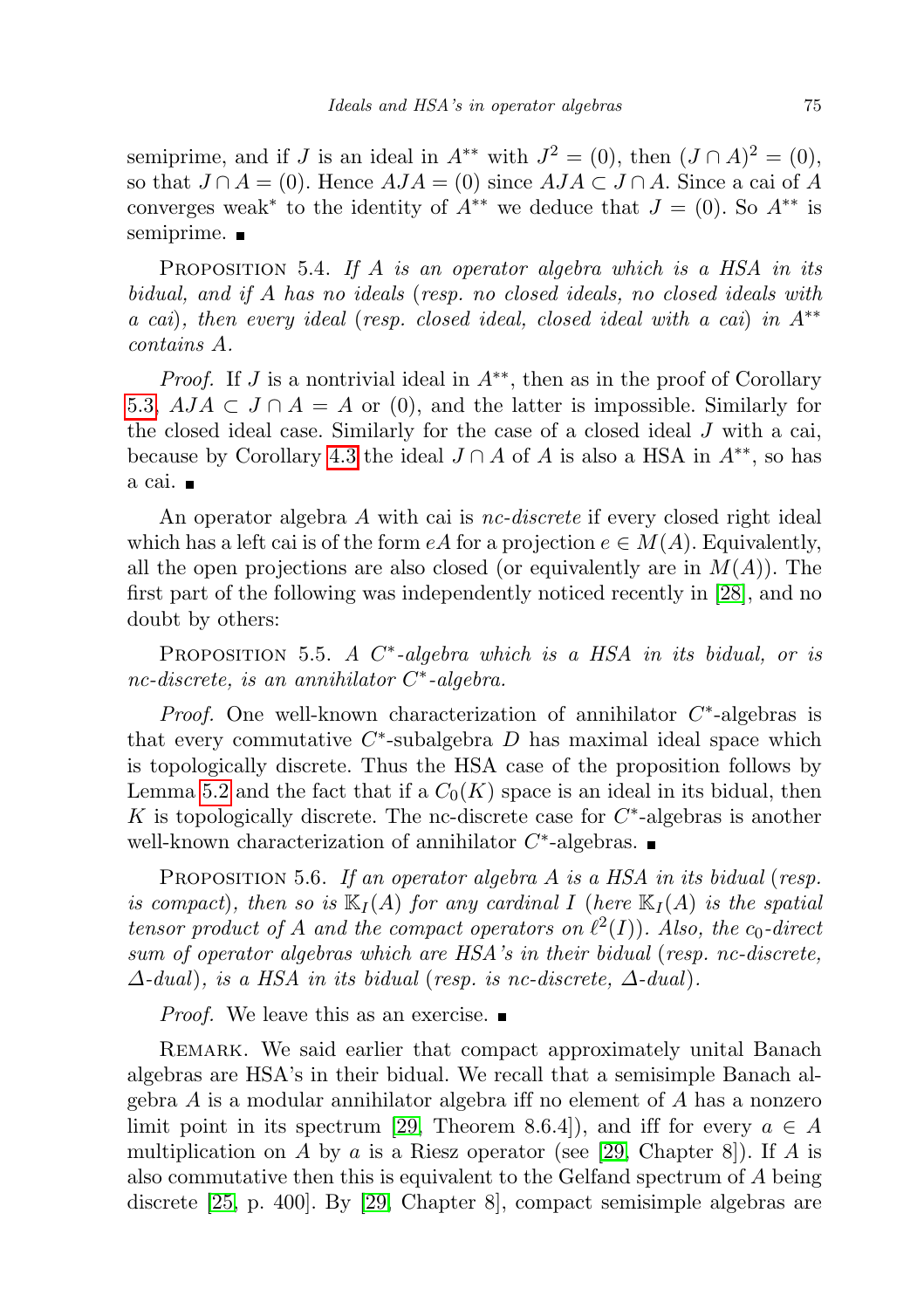modular annihilator algebras. We note that any radical semiprime algebra is a modular annihilator algebra by [\[29,](#page-28-5) Theorem 8.7.2]. There are some interesting commutative radical algebras in [\[16\]](#page-27-13) which are modulator annihilator algebras, but they are probably not approximately unital nor are ideals in their bidual. See also e.g. [\[26\]](#page-28-8). One may ask if for algebras that are HSA's in their bidual (or even ideals in their bidual), the spectrum of every element is finite or countable. We have examples of algebras which are HSA's in their bidual with elements having spectrum which does have nonzero limit points (see Subsection [6.1\)](#page-16-0). Such algebras are not modular annihilator algebras, but are Duncan modular annihilator algebras in the sense of [\[29,](#page-28-5) Chapter 8] (see also [\[18\]](#page-27-14)). Any semisimple operator algebra with the spectrum of any element finite or countable is a Duncan modular annihilator algebra [\[29\]](#page-28-5). If A is a commutative approximately unital operator algebra which is an ideal in its bidual, one may ask if the spectrum of  $A$  (e.g. the set of characters of  $A$ ) is scattered. In this case, and if  $A$  is not reflexive in the Banach space sense, then the spectrum of  $A^{**}$  equals the one-point compactification of the spectrum of A (see Theorem [5.10\(](#page-13-0)4)). See also [\[27,](#page-28-9) [36\]](#page-28-2) for some related Banach-algebraic topics.

In the converse direction, Duncan modular annihilator algebras, or semisimple operator algebras with the spectrum of every element finite or countable, need not be nc-discrete. An example is the space c. We are not sure if every (approximately unital) semisimple modular annihilator operator algebra is nc-discrete, or is a HSA in its bidual, although this seems unlikely, even in the commutative case. We hope to investigate this, and some of the other questions above, elsewhere.

<span id="page-11-1"></span>THEOREM 5.7. If an operator algebra A is a HSA in  $A^{**}$ , and if  $\Delta(A)$ acts nondegenerately on A, then  $\Delta(A)^{**} = \Delta(A^{**}) = \Delta(M(A))$ . In particular, every projection in  $A^{**}$  is both open and closed.

*Proof.* That  $\Delta(A)$  acts nondegenerately on A implies that A has a positive cai  $(e_t)$  say. If A is a HSA in  $A^{**}$  then  $e_t \eta e_t \in \Delta(A)$  for all  $\eta \in \Delta(A^{**})_+$ . If we represent  $A^{**}$  as a weak<sup>\*</sup> closed subalgebra of H containing  $I_H$ , then A is represented nondegenerately on  $H$  (via [\[7,](#page-27-1) Lemma 2.1.9] say), and so  $e_t \zeta \to \zeta$  for all  $\zeta \in H$ . It follows that  $e_t \eta e_t \to \eta$  WOT, hence weak<sup>\*</sup>. Thus  $\Delta(A^{**}) \subset \Delta(A)^{\perp \perp}$ . Since the converse inclusion is obvious we have  $\Delta(A)^{**} = \Delta(A^{**})$ . This equals  $\Delta(M(A))$  by [\[3,](#page-27-2) Proposition 2.11]. For the last part, note that  $\Delta(A)$  is a HSA in its bidual by Lemma [5.13,](#page-14-0) and hence is an annihilator  $C^*$ -algebra by Proposition [5.5.](#page-10-0) Thus any projection in  $\Delta(A^{**}) = \Delta(A)^{**}$  is open and closed with respect to  $\Delta(A)^{**}$  and hence is also open with respect to  $A$ .

<span id="page-11-0"></span>THEOREM 5.8. If an operator algebra A is a HSA in  $A^{**}$  then A is nc-discrete.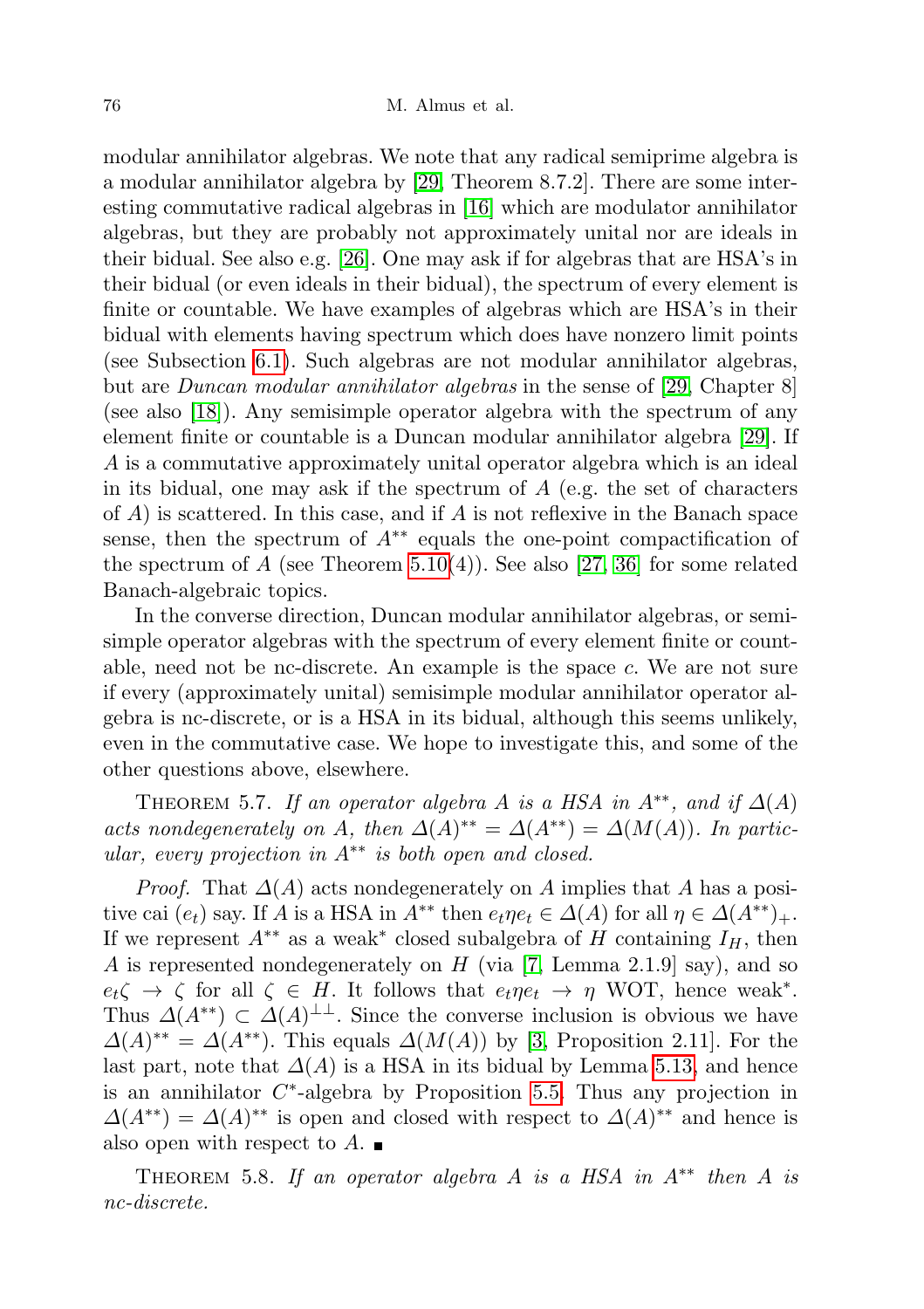Proof. We follow some ideas in the proof of [\[6,](#page-27-4) Proposition 5.1], which the reader might wish to consult. By Lemma [5.2,](#page-9-1)  $\Delta(A)$  is a HSA in  $\Delta(A)^{\perp\perp} =$  $\Delta(A)^{**}$ . Hence  $\Delta(A)$  is an annihilator C<sup>\*</sup>-algebra by Proposition [5.5.](#page-10-0)

Next, let p be an open projection in  $A^{**}$ . Suppose that A is a subalgebra of a  $C^*$ -algebra B, generating B as a  $C^*$ -algebra. Then  $ApA \subset A$ , and by Cohen's factorization  $BpB = BApAB \subset B$ . There is an increasing net  $x_t \nearrow p$ , with  $x_t \in B$  for all t. If  $b \in B_+$ , then  $bx_t b \nearrow bp b \in B$ . Therefore, by Mazur's Theorem, replacing  $x_t$  by convex combinations of the  $x_t$ , we may assume that  $bx_t b \to bpb$  in norm, and  $0 \le x_t \le p$ . Then  $\|\sqrt{p-x_t}b\|^2 =$  $||b(p - x_t)b|| \to 0$ . Hence  $(p - x_t)b \to 0$ , so that  $pb \in B$ . Therefore p is a left multiplier of B. However any projection which is a left multiplier is a two-sided multiplier. Consequently,  $pA \in B \cap A^{\perp \perp} = A$ , so p is a left multiplier of A. Similarly, p is a right multiplier of A, hence  $p \in M(A)$ .

REMARK. In this case there are bijective correspondences between the right ideals in A with left cai, HSA's in A, and orthogonal projections in the multiplier algebra  $M(A)$ . This will follow from the previous theorem and the basic facts about HSA's (see [\[6,](#page-27-4) Section 2]).

<span id="page-12-0"></span>LEMMA 5.9. Suppose that an approximately unital operator algebra  $A$  is a HSA in its bidual, and that  $\pi : A \to B(H)$  is a nondegenerate completely isometric representation. Then  $A^{**} \cong \overline{\pi(A)}^{w^*}$  as dual operator algebras. Also,  $A^{**}$  is an essential extension of A (that is, every completely contractive linear map  $T: A^{**} \to B(H)$  which restricts to a complete isometry on A is a complete isometry), and  $A^{**}$  embeds as a unital subalgebra of a  $C^*$ -algebra  $I(A)$  which is an injective envelope of A.

Proof. Most of this is essentially in [\[23\]](#page-28-10), and follows standard ideas (see [\[7,](#page-27-1) Section 2.6]), but for completeness we sketch a proof. Define  $QM_{\pi}(A) =$  ${T \in B(H) : \pi(A)T\pi(A) \subset \pi(A)}$ . It is easy to see using [\[7,](#page-27-1) Lemma 2.1.6] that  $\pi(A)T\pi(A) = (0)$  implies that  $T = 0$ . The canonical weak<sup>\*</sup> continuous representation  $\tilde{\pi}: A^{**} \to \overline{\pi(A)}^{w^*}$  maps into  $QM_{\pi}(A)$ , since  $\pi(a)\tilde{\pi}(\eta)\pi(b) =$  $\tilde{\pi}(a\eta b) \in \pi(A)$ . Clearly  $\tilde{\pi}$  is one-to-one, since  $\tilde{\pi}(\eta) = 0$  implies  $a\eta b = 0$  for all  $a, b \in A$ , so that  $\eta = 0$ . In fact  $\tilde{\pi}(A^{**}) = QM_{\pi}(A)$ . To see this suppose that  $T \in QM_{\pi}(A), ||T|| \leq 1$ . Suppose that  $\pi(e_t)T\pi(e_s) = \pi(a_{t,s})$  for each s, t. For fixed s the net  $(a_{t,s})$  has a subnet converging to  $\eta_s \in \text{Ball}(A^{**})$ . Suppose that  $\eta$  is a weak<sup>\*</sup> limit point for  $(\eta_s)$  in Ball $(A^{**})$ . Then

$$
\pi(a)\tilde{\pi}(\eta)\pi(b) = \lim_{\mu} \pi(a)\tilde{\pi}(\eta_{s_{\mu}})\pi(b), \quad a, b \in A,
$$

where this limit and the ones below are weak<sup>\*</sup> limits. However, if  $s = s_\mu$  is fixed, there is a net  $(t_{\nu})$  such that

$$
\pi(a)\tilde{\pi}(\eta_s)\pi(b) = \lim_{\nu} \pi(a)\tilde{\pi}(a_{t_{\nu,s}}\pi(b)) = \pi(a)\pi(e_{t_{\nu}})T\pi(e_s)\pi(b)
$$

$$
= \pi(a)T\pi(e_s)\pi(b).
$$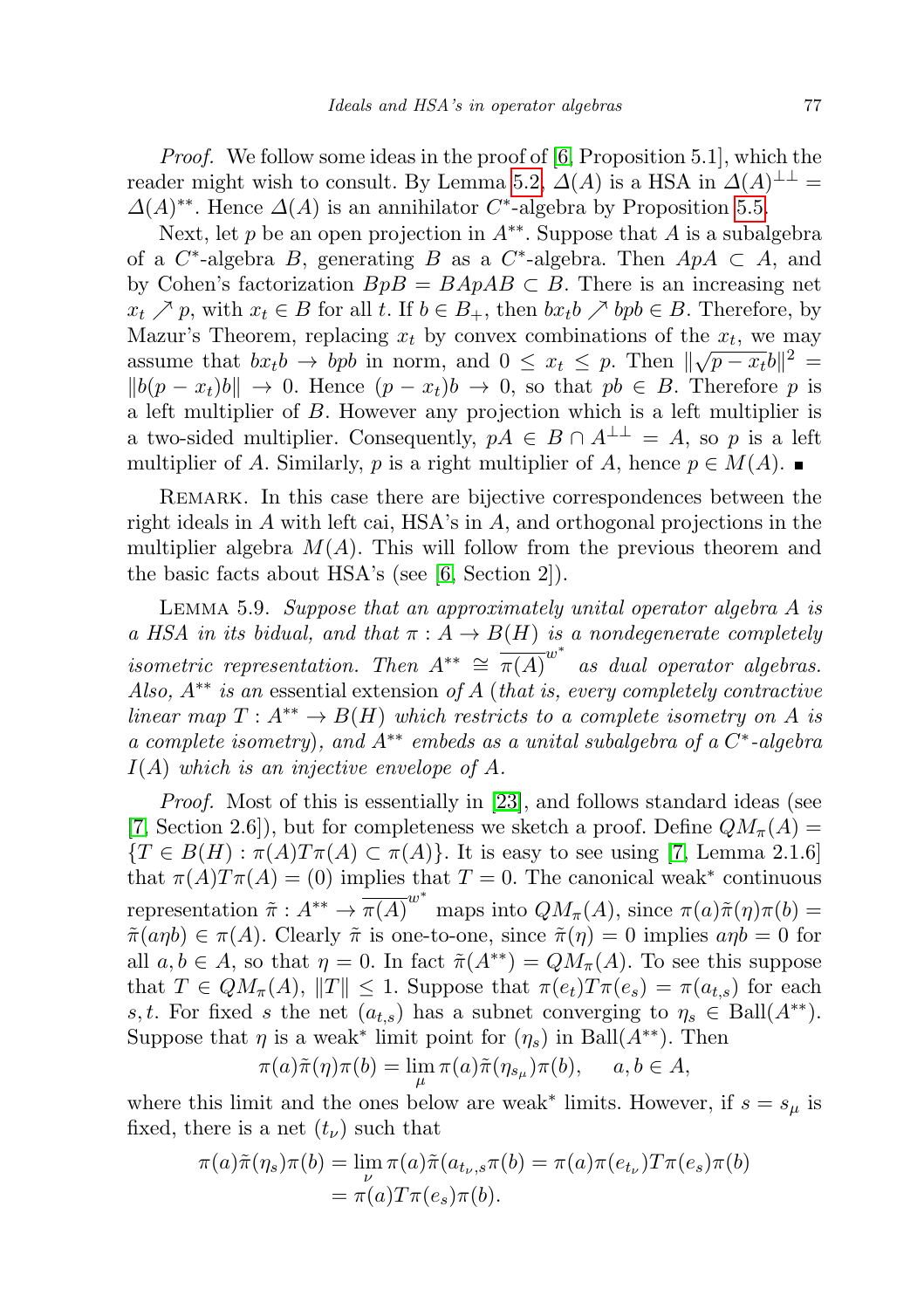Therefore

$$
\pi(a)\tilde{\pi}(\eta)\pi(b) = \lim_{\mu} \pi(a)\tilde{\pi}(\eta_{s_{\mu}})\pi(b) = \lim_{\mu} \pi(a)T\pi(e_{s_{\mu}})\pi(b) = \pi(a)T\pi(b).
$$

So  $\tilde{\pi}(\eta) = T$ . Thus  $\tilde{\pi}$  is isometric, hence its range is weak<sup>\*</sup> closed, hence  $QM_{\pi}(A) = \overline{\pi(A)}^{w^*}$ . Once we know that  $\tilde{\pi}$  is isometric, applying this in the setting of  $M_n(A^{**}) \cong M_n(A)^{**}$  shows that  $\tilde{\pi}$  is completely isometric.

Suppose that  $z \in \text{Ball}(QM(A))$ . By the main theorem in [\[24\]](#page-28-11) (see also the quicker proof of [\[8,](#page-27-15) Theorem 5.2]), z corresponds to a unique element  $w \in$ Ball( $I(A)$ ) such that  $awb = azb$  for all  $a, b \in A$ . This defines a contractive one-to-one unital map  $\rho: QM(A) \to I(A)$  which extends the identity map on A. If this w has norm  $\kappa$  then  $||e_tze_s|| \leq \kappa$  for each s, t, so that  $||z|| \leq \kappa$ . Hence  $\rho: A^{**} \to I(A)$  is a unital isometry. By the usual trick (using the isometry applied on  $M_n(A^{**}) = M_n(A)^{**}$ , and the fact that  $I(M_n(A)) =$  $M_n(I(A))$  by 4.2.10 in [\[7\]](#page-27-1)),  $\rho$  is a complete isometry. Since  $I(A)$  is an essential extension of A, we deduce that  $A^{**}$  is an essential extension of A. Now suppose that  $I(A^{**})$  is an injective envelope of  $A^{**}$  containing  $A^{**}$  as a unital subalgebra. Any complete contraction on  $I(A^{**})$  which restricts to a complete isometry on A, must be a complete isometry on  $A^{**}$  by the last part, hence is a complete isometry on  $I(A^{**})$  by rigidity. So  $I(A^{**})$  is rigid for A, hence is an injective envelope of A with the desired property.  $\blacksquare$ 

REMARK. The bulk of the first paragraph of the last proof shows that  $\tilde{\pi}$ is completely isometric. However this follows immediately from the second paragraph (the fact there that  $A^{**}$  is an essential extension). Nonetheless we felt it worthwhile to include a more elementary argument.

<span id="page-13-0"></span>THEOREM 5.10. Let  $A$  be an operator algebra which is a HSA in its bidual.

- (1) A is an Asplund space (that is,  $A^*$  has the RNP). Also,  $A^*$  has no proper subspace that norms A.
- (2)  $A^{**}$  is a rigid extension of A in the Banach space category (that is, there is only one contractive linear map from  $A^{**}$  to itself extending  $I_A$ ).
- (3) Every surjective linear complete isometry  $A^{**} \to A^{**}$  is weak\* continuous.
- (4) There is a unique completely contractive extension  $\tilde{\pi}: A^{**} \to B(H)$ of any nondegenerate completely contractive representation  $\pi : A \rightarrow$  $B(H)$ , namely the canonical weak<sup>\*</sup> continuous extension. In particular, every character of  $A^{**}$  is weak<sup>\*</sup> continuous.

*Proof.* (1) and (2) follow from [\[6,](#page-27-4) Theorem 2.10], which says that such A is 'Hahn–Banach smooth', and well-known properties of 'Hahn–Banach smooth' spaces due to Godefroy and coauthors, and others (see e.g. [\[20\]](#page-28-12)).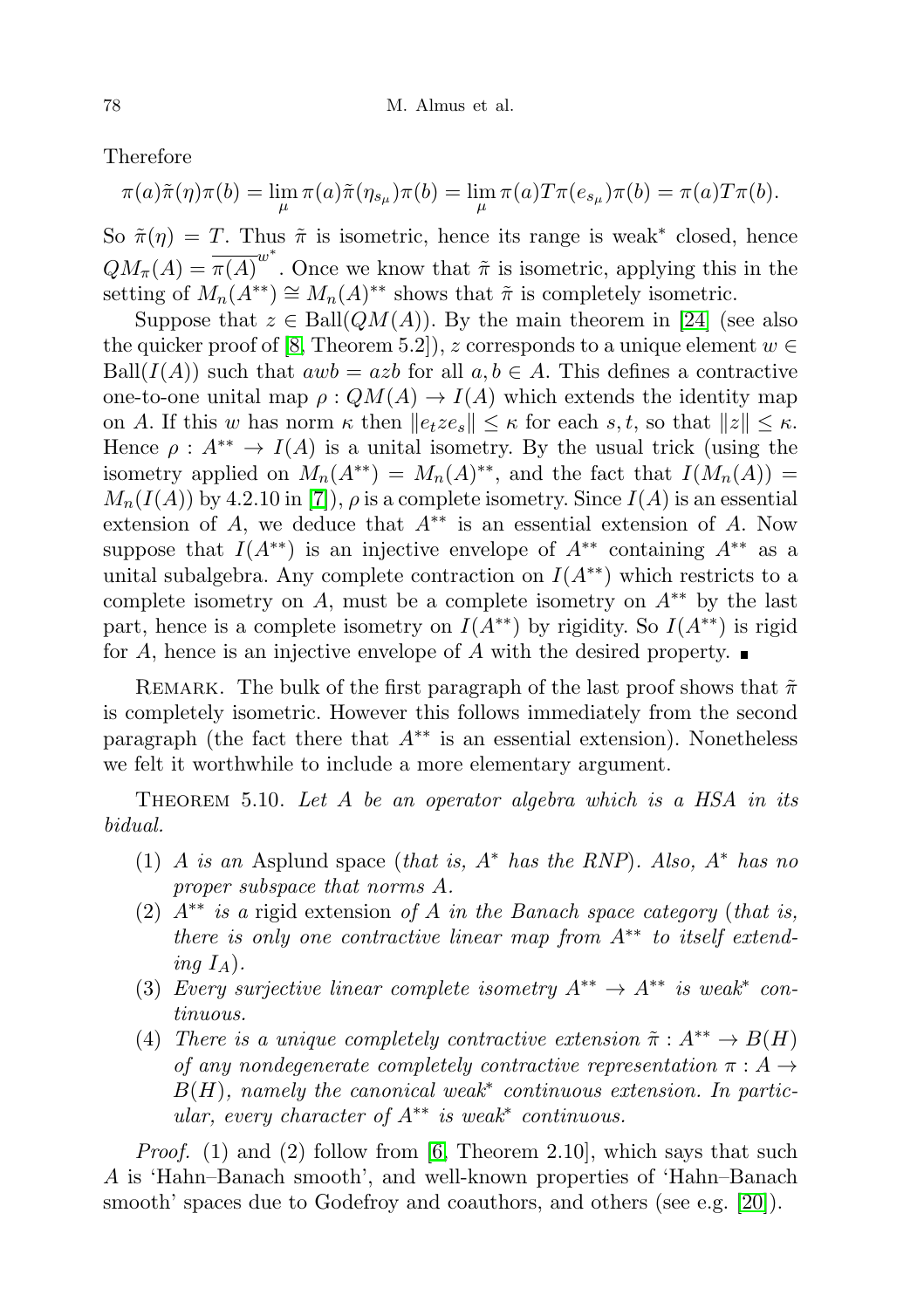(3) This follows from the Remark at the end of Section 5 in [\[3\]](#page-27-2).

(4) In fact this is true even if  $\pi$  is a linear complete contraction with  $\pi(e_t) \to I_H$  weak<sup>\*</sup>. Note that if  $\tilde{\pi}$  is a completely contractive extension of  $\pi$ , then for any unit vector  $\zeta \in H$ ,  $\langle \tilde{\pi}(\cdot)\zeta, \zeta \rangle$  is the unique (and hence necessarily weak<sup>∗</sup> continuous) extension from [\[6,](#page-27-4) Theorem 2.10] of the state  $\langle \tilde{\pi}(\cdot)\zeta, \zeta\rangle$ . Thus  $\langle \tilde{\pi}(1)\zeta, \zeta\rangle = 1$ . Hence  $\tilde{\pi}(1) = I$ , and we may now appeal to  $[6,$  Proposition 2.11].  $\blacksquare$ 

REMARK. Being an Asplund space is hereditary, so any closed subalgebra C of an operator algebra A which is an Asplund space has  $\Delta(C)$ an Asplund space. But this does not imply that  $\Delta(C)$  is an annihilator  $C^*$ -algebra (a  $C^*$ -algebra which is an Asplund space need not be annihilator, certainly  $C_0(K)^*$  may be a separable  $\ell^1$  space without K being discrete: consider  $K$  the one-point compactification of  $\mathbb N$ .

As in [\[34,](#page-28-0) Proposition 3.14] we obtain:

COROLLARY 5.11. If an operator algebra A is a HSA in its bidual, and if A is not reflexive, then it contains a copy of  $c_0$ . Similarly, every approximately unital subalgebra of A, and every quotient algebra of A which is not reflexive, contains a copy of  $c_0$ .

The following is a variant of the 'Wedderburn Theorem' for operator algebras from [\[3\]](#page-27-2):

COROLLARY 5.12. A separable operator algebra A is  $\sigma$ -matricial in the sense of [\[3\]](#page-27-2) iff A is semiprime, a HSA in its bidual, and every HSA D in A with  $\dim(D) > 1$  contains a nonzero projection which is not an identity for D.

*Proof.* Follows from [\[3,](#page-27-2) Theorem 4.23(vii)] together with Theorem [5.8.](#page-11-0)  $\blacksquare$ 

The property of being nc-discrete also passes to subalgebras (and to quotients by closed ideals having cai):

<span id="page-14-0"></span>LEMMA 5.13. Let A be a nc-discrete operator algebra with cai. If B is a closed subalgebra of A with a cai, then B is nc-discrete. If I is a closed ideal in A, and if I has a cai, then  $A/I$  is nc-discrete.

*Proof.* If A is nc-discrete, a subalgebra of a  $C^*$ -algebra B, and D is a closed approximately unital subalgebra of  $A$ , with  $p$  an open projection in B<sup>\*\*</sup> which lies in  $D^{\perp\perp}$ , then  $p \in A^{\perp\perp}$ , so  $p \in M(A)$ . Then  $pd \in D^{\perp\perp} \cap A = D$ for all  $d \in D$ . Similarly  $dp \in D$ , so  $p \in M(D)$ . Thus D is nc-discrete.

Next, suppose that  $A$  is nc-discrete, and that  $I$  is an approximately unital ideal in A. If B is any  $C^*$ -algebra generated by A, then the  $C^*$ -algebra generated in B by I is an ideal J in B [\[11,](#page-27-9) Lemma 2.4]. Let  $q^{\perp}$  be the (central) support projection of J, which equals the support projection of I.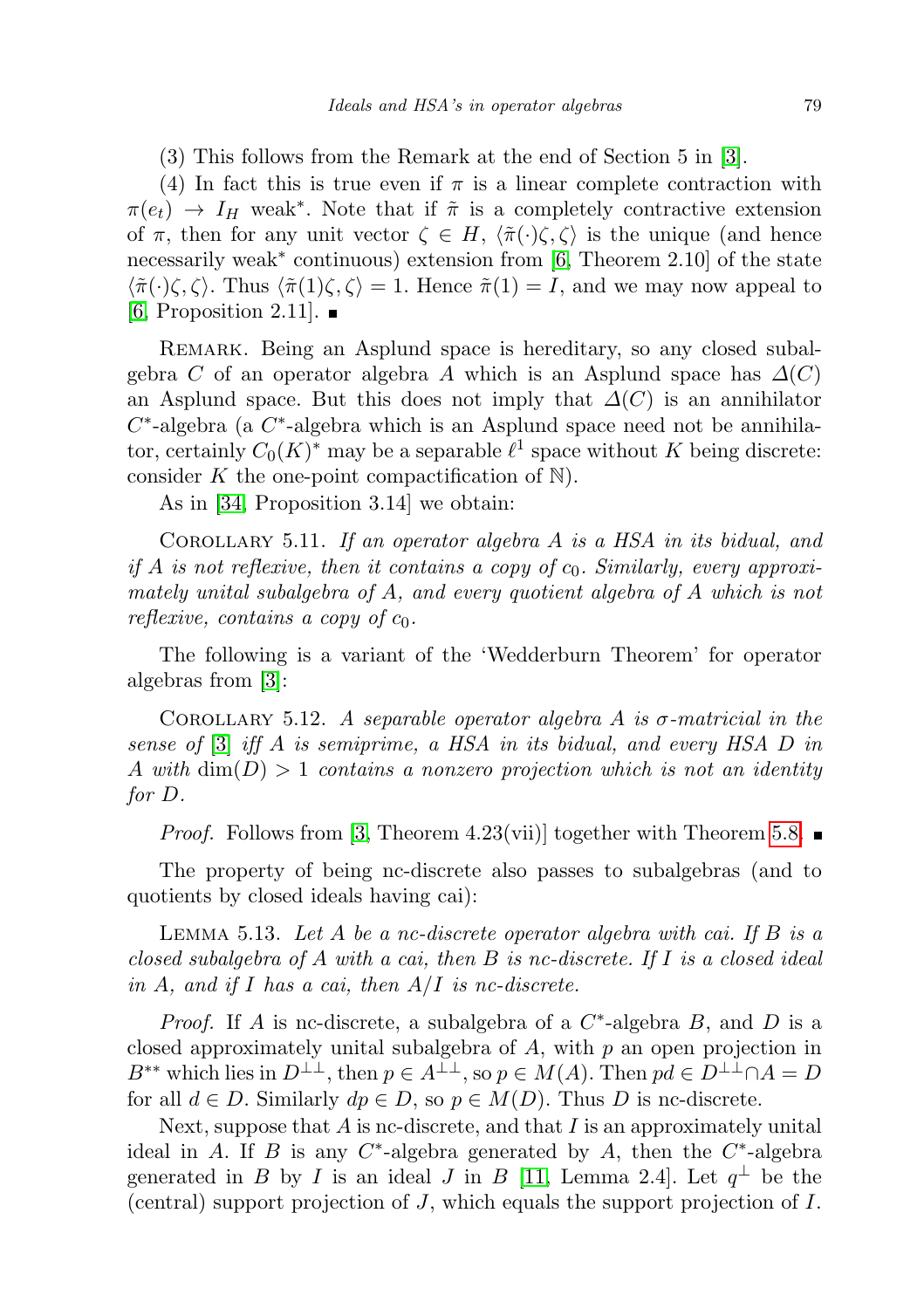We identify  $(A/I)^{**}$  and  $A^{**}/I^{\perp\perp} = A^{**}/A^{**}(1-q) = A^{**}q$ ; and similarly for  $B/J$ . Then

$$
A/I \subset A^{**}/I^{\perp \perp} \cong A^{**}q \subset B^{**}q.
$$

The map  $A/I \rightarrow B/J$  is a completely isometric embedding, since its composition with the 'canonical inclusion'  $B/J \subset B^{**}q$  is the complete isometry in the displayed equation above. An open projection  $e$  in  $(A/I)^{**}$  which is open with respect to  $A/I$  can thus be identified with a projection  $p \in B^{**}q$  such that there exists a net  $(x_t) \subset A$  with  $x_t q \to p$  weak<sup>\*</sup>, and  $qx_t = px_t$  for all t. By hypothesis, q is open with respect to A, so that there is a net  $(y_s) \subset A$ with  $y_s \to q$  weak<sup>\*</sup> and  $qy_s = y_s$  for all s. Then  $x_t y_s = x_t q y_s \to pq = p$ , and  $px_t y_s = qx_t y_s = x_t y_s q = x_t y_s$ . It follows that p is open in  $A^{**}$ . Thus  $p \in M(A)$ . Since  $paq = ap \in A \cap Aq$  for any  $a \in A$ , it is clear that  $e \in M(A/I).$ 

<span id="page-15-0"></span>PROPOSITION 5.14. If A is a nc-discrete approximately unital operator algebra, and is an integral domain, then A has no nontrivial r-ideals.

*Proof.* This is clear: the support projection p of any r-ideal is in  $M(A)$ , as is  $p^{\perp}$ , and  $Ap^{\perp}pA = (0)$ .

Any uniform algebra in the sense of e.g. [\[35\]](#page-28-13) is a commutative operator algebra.

PROPOSITION 5.15. A closed ideal with cai in a uniform algebra which is nc-discrete, is isometrically isomorphic to  $c_0(I)$  for some set I.

Proof. If A is a nc-discrete ideal with cai in a uniform algebra, which we can take to be  $A^1$ , then by Lemma [5.13](#page-14-0) and Proposition [5.5,](#page-10-0)  $\Delta(A)$  is a commutative annihilator  $C^*$ -algebra. Thus  $\Delta(A)$  is densely spanned by its minimal projections. If f is the sup of these minimal projections in  $\Delta(A)^{**}$ , then obviously f is open with respect to  $\Delta(A)$ , hence open with respect to A, and therefore it is also closed and is in  $M(A)$  (since A is nc-discrete). Then  $J = Af^{\perp}$  is an ideal with cai in a uniform algebra and J possesses no projections (for these would have to be in  $\Delta(A)$ ). On the other hand, if  $f \neq 1$  then J has proper closed 1-regular ideals by Theorem 3.3 in [\[3\]](#page-27-2), and since  $J$  is nc-discrete (by Lemma [5.13\)](#page-14-0) it contains nontrivial projections by Proposition 3.5 in [\[3\]](#page-27-2). So  $f = 1$ .

If e is a minimal projection in  $\Delta(A)$ , then eA is a uniform algebra containing no nontrivial projections, hence containing no proper nonzero closed ideals with cai (or else the support projection f for such an ideal would satisfy  $f = fe \in A$ , contradicting minimality of e). However every nontrivial uniform algebra contains proper closed ideals with cai (for example those associated with Choquet boundary points). Thus  $eA = \mathbb{C}e$ . Hence  $1_{A^1}$  is the sum of a family  $\{e_i : i \in I\}$  of mutually orthogonal algebraically minimal projections in A, and so  $A \cong c_0(I)$ . ■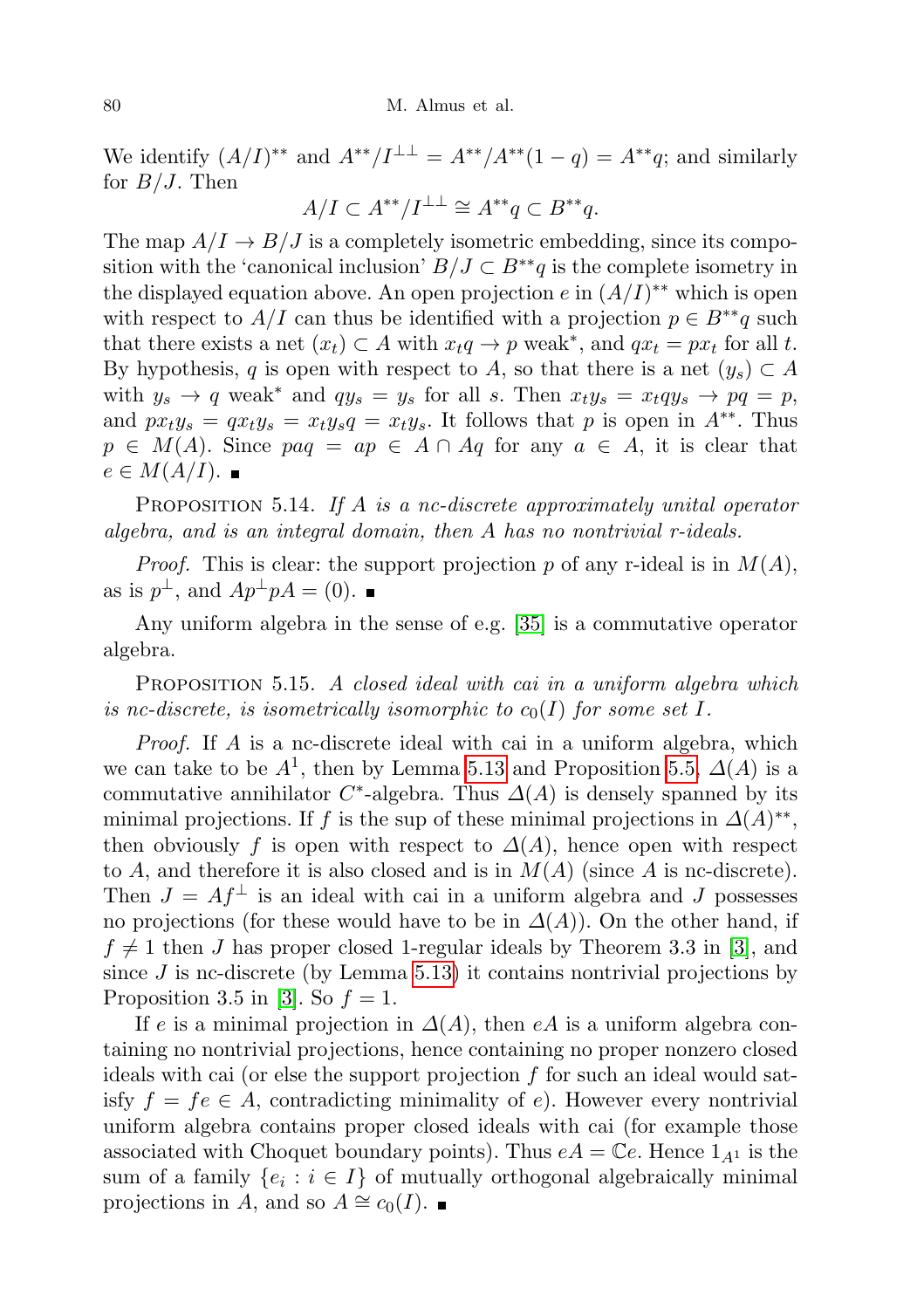In  $[3]$  it is conjectured that  $C^*$ -algebras are exactly the operator algebras satisfying conditions of the type: every closed left ideal has a right cai. The following is a complement to Theorem 5.1 of [\[3\]](#page-27-2). The hypotheses can be weakened further, we just state a simple representative form of the result:

PROPOSITION 5.16. A semisimple operator algebra A which is nc-discrete, and such that every right ideal in  $A$  has a left cai, is an annihilator C ∗ -algebra.

*Proof.* It is obvious that A is a left annihilator algebra. Thus A has dense socle (see e.g. [\[29,](#page-28-5) Chapter 8]). The rest is as in Theorem 5.1 of [\[3\]](#page-27-2).  $\blacksquare$ 

6. Examples of operator algebras that are ideals in their biduals. In this section we list several examples answering natural questions that arise when investigating some of the topics of this paper.

<span id="page-16-0"></span>6.1. A reflexive semisimple operator algebra. A unitization of some operator algebra structure on  $\ell^2$  with pointwise product will be a unital reflexive commutative semisimple noncompact operator algebra. One such operator algebra structure on  $\ell^2$  may be explicitly represented as follows. Identify N with two disjoint copies of N, and consider the span of  $E_{1k} + E_{kk}$ , with  $k$  in the second copy of  $\mathbb{N}$ , and 1 here from the first copy. This example is not a modular annihilator algebra (because the canonical maximal ideal has no nonzero annihilator), but it is a Duncan modular annihilator algebra in the sense of [\[29,](#page-28-5) Chapter 8]. This example has no nontrivial r-ideals, since it is reflexive and has no nontrivial projections. Its spectrum is the one point compactification of N, which is a scattered topological space.

<span id="page-16-1"></span>6.2. A nc-discrete semisimple operator algebra which is not a **HSA in its bidual.** It is known that  $\ell^1$  with pointwise product is isomorphic to an operator algebra A say (actually this may be done in many ways, see e.g. [\[7,](#page-27-1) Chapter 5]), and it is semisimple. Let  $A<sup>1</sup>$  be the unitization of A. Then  $A<sup>1</sup>$  is commutative, unital, semisimple, and it is not an ideal in its bidual, since it is unital but not reflexive. We claim that the total number of orthogonal projections in  $A<sup>1</sup>$  is finite. To see this, let  $e_j$  be the minimal idempotents in A coming from the canonical basis for  $\ell^1$ . If  $p = \lambda 1 + a$  is a projection in  $A^1$  then  $\lambda$  is either 1 or 0, so either p or  $1 - p$  is in A. Also, the only projections in A are finite sums of some of the  $e_i$ . The sup of a finite family of orthogonal projections is an orthogonal projection, so if there were infinitely many distinct orthogonal projections in A then there would be arbitrarily large finite sums of the  $e_i$  represented in the operator algebra as norm 1 projections. This is impossible, because in  $\ell^1$  the norm of a sum of n of the  $e_i$  is n. So we have just finitely many orthogonal projections in A, and the orthogonal projections in  $A<sup>1</sup>$  are these projections and their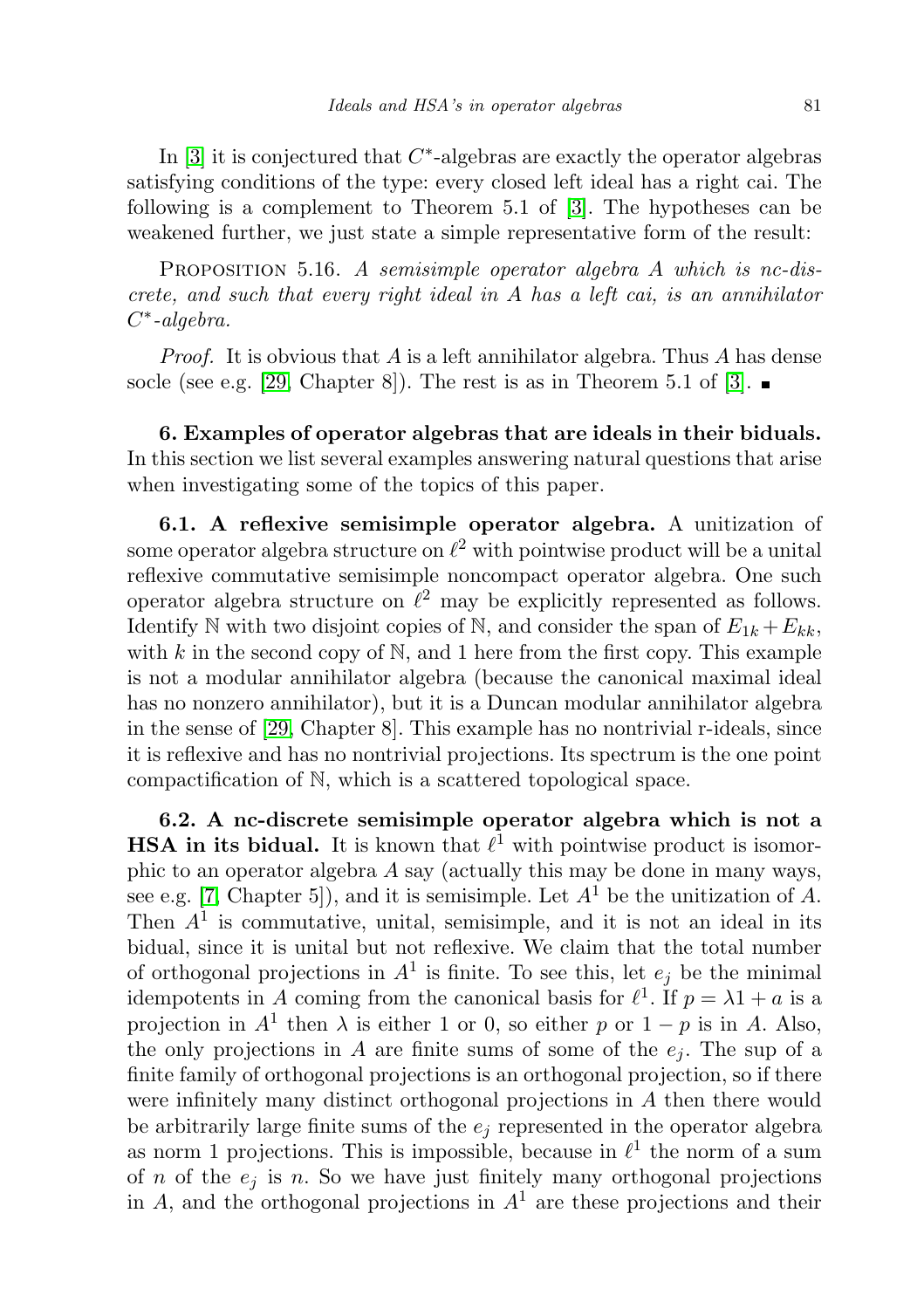complements. Depending on the choice of representation, any finite ring of projections of  $\ell^1$  can be the ring of orthogonal projections in A (by basic similarity theory such a finite family of idempotents are simultaneously similar to orthogonal projections); and the r-ideals of  $A<sup>1</sup>$  include the unital ideals pA and  $(1-p)A<sup>1</sup>$  for each projection p in the chosen ring.

We claim that the just mentioned ideals are the only r-ideals of  $A<sup>1</sup>$ , so that  $A^1$  is nc-discrete. To see this, suppose that J is an r-ideal.

CASE 1:  $x + 1 \notin J$  for all  $x \in A$ . In this case, J is an ideal in A. Setting  $E = \{j \in \mathbb{N} : e_j \in J\}$ , it is easy to see that  $J = J_E$ , where  $J_E$ consists of the members of A with 'jth coordinate' zero for all  $j \notin E$ . This is isomorphic to  $\ell^1(E)$ . If E is finite then J is finite-dimensional, hence  $J = eA<sup>1</sup>$  for a projection  $e \in A<sup>1</sup>$  as desired. However if E is infinite then  $\ell^1(E)$  with pointwise product, or equivalently  $\ell^1$  or A, cannot have a bai. Indeed if A had a bai, then  $A \subset B(A)$  via the regular representation, and then the argument at the start of [\[3,](#page-27-2) Section 4] gives the contradiction that  $(\sum_{j=1}^n e_j)$  is uniformly bounded.

CASE 2:  $x + 1 \in J$  for some  $x \in A$ . By the argument above,  $J \cap A = J_E$ for some set  $E \subset \mathbb{N}$ . If  $y + 1 \in J$  for some  $y \in A$ , then  $x - y \in J_E$ . It follows that  $J = \mathbb{C}(1+x) + J_E$ . If  $j \notin E$  then since  $e_j + xe_j \in J$  we must have  $xe_j = -e_j$ . This can happen for at most a finite number of j; that is,  $\mathbb{N} \setminus E$ is finite. Let q be the sum of the  $e_j$  for  $j \in \mathbb{N} \setminus E$ . Then  $x + q \in J_E \subset J$ , so that  $1 - q = 1 + x - (x + q) \in J$ . Since  $q(1 + x) = 0$  we see that J has an identity  $1-q$ , which necessarily has norm 1 since J is approximately unital.

Note that  $A^1$  is not a modular annihilator algebra since A has no anni-hilator, but it is a Duncan modular annihilator algebra in the sense of [\[29,](#page-28-5) Section 8.6].

The remainder of our examples are commutative and radical operator algebras. In this connection we remark that there are quite a number of papers on commutative radical operator algebras in the literature, but most of these algebras are not approximately unital. See for example [\[16\]](#page-27-13) and [\[31\]](#page-28-14). Indeed in [\[31\]](#page-28-14) and several related papers by Wogen, Larson, and others, one aim is to study an operator T in terms of the norm closed algebra  $\alpha(T)$ generated by  $T$ , particularly in cases where the latter algebra is radical. The following is one of the best studied examples:

6.3. The Volterra operator and a subquotient of the disk alge**bra.** Let V be the Volterra operator on [0, 1]. Let  $A_V$  be the norm closed algebra generated by V. We may write  $A_V = \text{oa}(T)$  for an operator T with  $||I-T|| \leq 1$ . Indeed let  $T = I - (I + V)^{-1}$  (it is well-known that the norm of  $(I+V)^{-1}$  is 1 and its spectrum is  $\{1\}$ ). We have  $oa(T) \subset A_V$ , and the converse inclusion holds since  $V = (I - T)^{-1}T$ . This algebra has been studied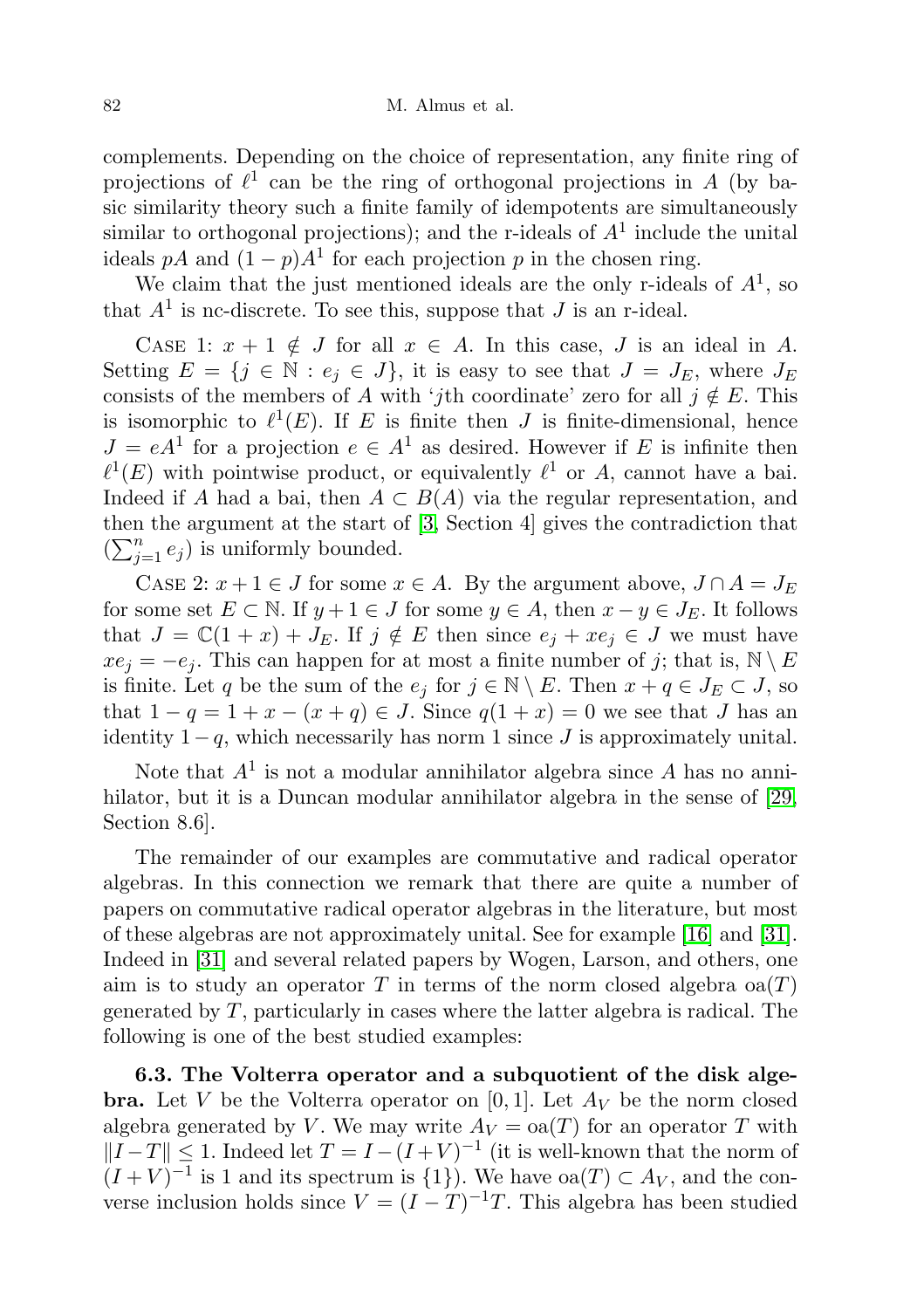extensively, for example in [\[31\]](#page-28-14) and [\[14,](#page-27-16) Corollary 5.11]. It is commutative, approximately unital, compact, radical, and is an ideal in its bidual. Indeed,  $\widehat{M}(A_V) = V' \cong A_V^{**}$  [\[14,](#page-27-16) Corollary 5.11]. As we said in [\[9,](#page-27-5) Section 5], it has no r-ideals; indeed all the closed ideals in this algebra are known. The algebra  $A_V$  is nc-discrete but not semiprime, in fact it has a dense ideal consisting of nilpotent elements.

Jean Esterle suggested to the second author in 2009 to look at the example of  $D = B/[gB]$  where B is the ideal of functions in the disk algebra which vanish at the point 1, and  $g(z) = \exp((z+1)/(z-1))$ . Although g is not in the disk algebra, it is well-known from the theory of inner functions that  $gB \subset B$ , and that  $gB$  is a closed proper ideal in B (see top of p. 84 in [\[22\]](#page-28-15)). By  $[7,$  Proposition 2.3.4, D is a commutative operator algebra, and it has a cai since  $B$  does. In fact it turns out that  $D$  is completely isometrically isomorphic to the algebra  $A_V$  above generated by the Volterra operator. See e.g. [\[31\]](#page-28-14), where it is pointed out that this leads to mutual insight into the operator theory both in  $A_V$  and its commutant, and the function theory on the disk associated with an interesting class of ideals of the disk algebra. For example we see from this that  $D$  is compact as a Banach algebra, a fact that seems difficult to prove by direct computations in D.

<span id="page-18-0"></span>6.4. Weighted convolution algebras which are ideals in their bidual. In this section we consider operator algebras formed from weighted convolution algebras  $L^1(\mathbb{R}_+, \omega)$ . By a *weight* we will mean a measurable function  $\omega : \mathbb{R}_+ = [0, \infty) \to (0, \infty)$  with  $\omega(0) = 1$  which is submultiplicative in the sense that  $\omega(s+t) \leq \omega(s)\omega(t)$  for all  $s, t \geq 0$ . Then for  $1 \leq p < \infty$ , the set  $L^p(\omega) = L^p(\mathbb{R}_+, \omega)$  of equivalence classes of measurable functions  $f: \mathbb{R}_+ \to \mathbb{C}$  such that  $||f||_p = (\int_0^\infty |f(t)|^p \omega(t)^p dt)^{1/p} < \infty$  is a Banach space with norm  $||f||_p$ . As in [\[13,](#page-27-11) Section 4.7],  $L^1(\omega)$  with convolution product is a Banach algebra, and it is radical iff  $\lim_{t\to\infty} \omega(t)^{1/t} = 0$ . Otherwise it is semisimple. We write  $R_x f$  for the right translation of f by x; in other notation this is  $\delta_x * f$ . Similarly, we write  $L_x f$  for the left translation of f by  $x$ . As in [\[9,](#page-27-5) Section 5], convolution induces a contractive homomorphism  $f \mapsto M_f$  from  $L^1(\omega)$  into  $B(L^2(\omega))$ , and we define  $\mathcal{A} = \mathcal{A}(\omega)$  to be the norm closure of the set of operators  $M_f$  for  $f \in L^1(\omega)$ . This is an operator algebra. We write  $\|\cdot\|_{\infty}$  for the operator norm on  $\mathcal{A}(\omega)$  or more generally in  $B(L^2(\omega))$ . Whenever we refer below to 'the operator norm' it is this one.

It is known that  $1/\omega$  is bounded on compact intervals, so the arguments in [\[9,](#page-27-5) Corollary 5.3] work to show that  $\mathcal{A}(\omega)$  is an integral domain, and in particular is semiprime, and is not an annihilator algebra. Being an integral domain, it has no nontrivial idempotents, hence has zero socle. If it is radical then it is a modular annihilator algebra in the sense of [\[29\]](#page-28-5), by [\[29,](#page-28-5) Theorem 8.7.2. If  $\omega$  is right continuous at 0 then there is a nonnegative cai for  $L^1(\omega)$ ,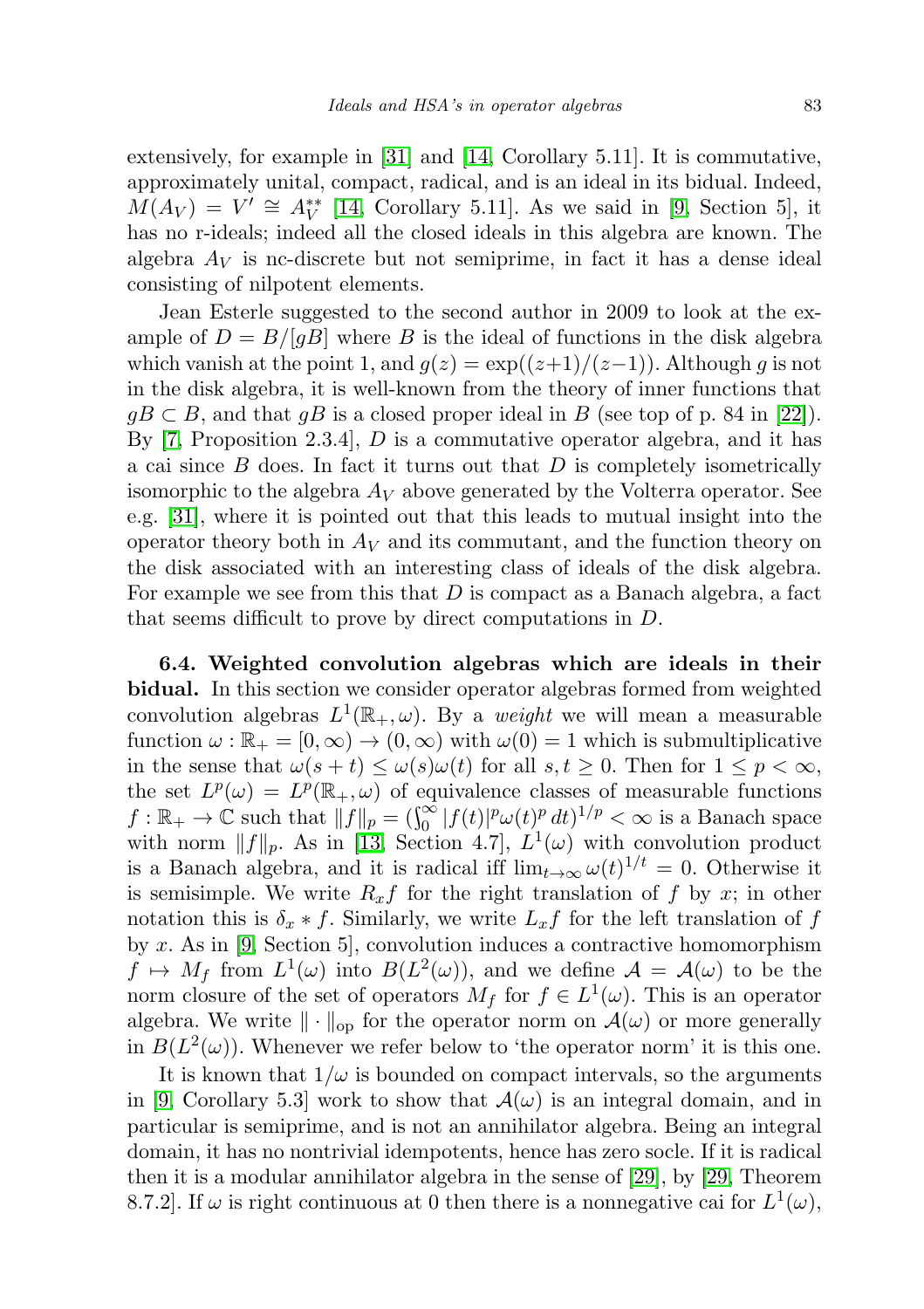and hence for  $\mathcal{A}(\omega)$ , consisting of constant multiples of characteristic functions of a sequence of compact intervals shrinking to 0 (by e.g. [\[13,](#page-27-11) 4.7.41]). In this case, since  $L^1(\omega) \cap L^2(\omega)$  is dense in  $L^2(\omega)$ , it is clear that  $\mathcal{A}(\omega)$  acts nondegenerately on  $L^2(\omega)$ . Hence if also  $\mathcal{A}(\omega)$  is an ideal in its bidual then  $\mathcal{A}(\omega)^{**}$  may be identified with the weak<sup>\*</sup> closure of  $\mathcal{A}(\omega)$  in  $B(L^2(\omega))$  by Lemma [5.9,](#page-12-0) and  $\mathcal{A}(\omega)$  possesses no nontrivial r-ideals by Proposition [5.14](#page-15-0) (and  $\mathcal{A}(\omega)^{**}$  contains no nontrivial projections). We remark in passing that [\[5,](#page-27-17) Theorem 2.2] states that if  $L^1(\omega)$  contains a nonzero compact element then  $\omega$  is radical.

<span id="page-19-1"></span>LEMMA 6.1. If a weight  $\omega : [0, \infty) \to (0, \infty)$  is right continuous at 0, and is not regulated at some  $x > 0$  (that is, if  $\omega(x+t)/\omega(t) \to 0$ ), then  $\mathcal{A}(\omega)$  is not compact.

*Proof.* Since  $\limsup_{t\to\infty} \omega(x+t)/\omega(t) > 0$ , there exist an  $\epsilon > 0$  and an unbounded increasing sequence of numbers  $(a_n)$  such that  $\omega(x + a_n)/\omega(a_n)$  $\geq \epsilon$ . Since  $\omega$  is continuous at 0, it is bounded near 0. By submultiplicativity of  $\omega$  it is bounded on any compact interval. If  $y \in [0, x]$  then  $\omega(x + a_n) \leq$  $\omega(y + a_n)\omega(x - y)$ , and it follows that (changing  $\epsilon$  if necessary)

(6.1) 
$$
\frac{1}{\epsilon} \leq \frac{\omega(y + a_n)}{\omega(a_n)} \leq \epsilon, \quad y \in [0, x].
$$

If f is a nonzero nonnegative  $C^{\infty}$  function supported on  $[0, \frac{\pi}{3}]$  $\frac{x}{3}$ , we claim that multiplication by f is not compact on  $\mathcal{A}(\omega)$ . To see this define  $f_n =$  $\frac{1}{\omega(a_n)}R_{a_n}f$ , which is supported on  $[a_n, a_n + x/3]$ . We have

<span id="page-19-0"></span>
$$
||f_n||_{L^1(\omega)} = \int\limits_0^{x/3} |f(t)| \frac{\omega(t+a_n)}{\omega(a_n)} dt \leq \int\limits_0^{x/3} |f(t)| \omega(t) dt < \infty,
$$

and  $||f_n||_{L^1(\omega)} \in ||f||_{L^1(\mathbb{R}_+)}/\epsilon, \epsilon ||f||_{L^1(\mathbb{R}_+)}]$  by [\(6.1\)](#page-19-0). Similarly

$$
||f_n||_{L^2(\omega)}^2 = \int_0^{x/3} |f(t)|^2 \frac{\omega(t+a_n)^2}{\omega(a_n)^2} dt \in [||f||_{L^2(\mathbb{R}_+)}^2/\epsilon^2, \epsilon^2 ||f||_{L^2(\mathbb{R}_+)}^2],
$$

and also  $|| f * f_n ||_{L^2(\omega)} \ge || f * f ||^2_{L^2(\mathbb{R}_+)} / \epsilon$ . Since  $f * f_n$  is supported on  $[a_n, \infty)$ , this sequence converges weakly to zero in  $L^2(\omega)$ . Thus  $(f * f_n)$  does not have a norm convergent subsequence in  $L^2(\omega)$ . Similarly,  $(f * f_n * f)$  does not have a norm convergent subsequence in  $L^2(\omega)$ , and so  $(f * f_n)$  does not have a norm convergent subsequence in  $\mathcal{A}(\omega)$ . Yet  $(f_n)$  is a norm bounded sequence in  $L^1(\omega)$  and hence in  $\mathcal{A}(\omega)$ .

<span id="page-19-2"></span>COROLLARY 6.2. If  $\omega$  is any weight and if  $\mathcal{A}(\omega)$  is compact, then  $L^1(\omega)$ is compact.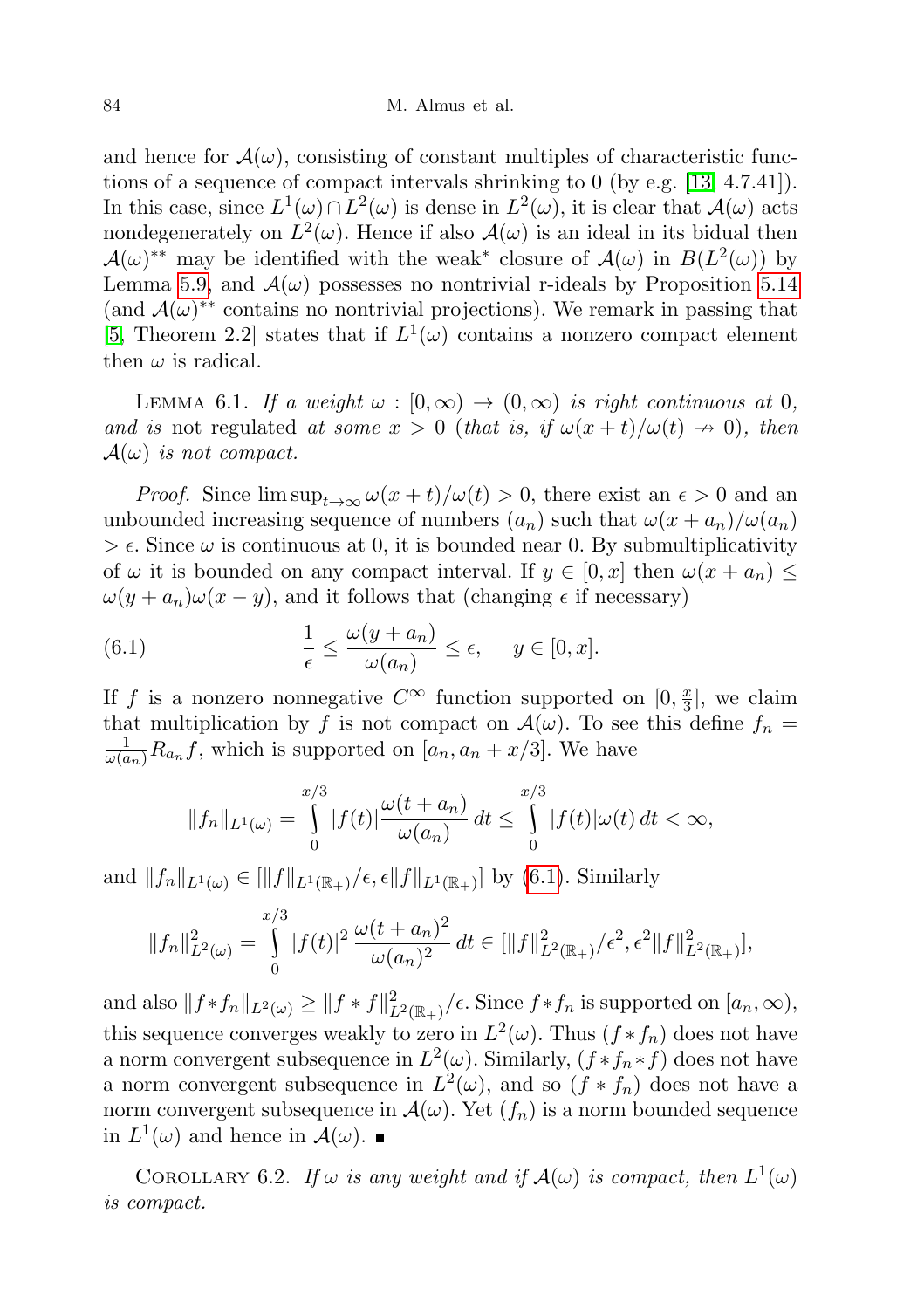*Proof.* By Lemma [6.1](#page-19-1) we deduce that  $\omega$  is regulated at all  $x > 0$ . Now apply [\[5,](#page-27-17) Theorem 2.7].  $\blacksquare$ 

REMARK. The converse of Corollary [6.2](#page-19-2) is false:  $L^1(\omega)$  may be compact without  $\mathcal{A}(\omega)$  being compact. This follows from Theorem [6.4](#page-21-0) below and [\[5,](#page-27-17) Theorem 2.9].

We say that a radical weight  $\omega$  satisfies *Domar's criterion* if the function  $\eta(t) = -\log \omega(t)$  is a convex function on  $(0, \infty)$ , and for some  $\epsilon > 0$  we have  $\eta(t)/t^{1+\epsilon} \to \infty$  as  $t \to \infty$ . An obvious example of such a weight is  $\omega(t) = e^{-t^2}$ . In [\[9,](#page-27-5) Section 5] we studied  $\mathcal{A}(\omega)$  in the case that  $\omega$  satisfies Domar's criterion.

<span id="page-20-0"></span>PROPOSITION 6.3. If  $\omega : [0, \infty) \to (0, \infty)$  is a radical weight satisfying Domar's criterion, then  $A(\omega)$  is compact.

*Proof.* The collection of compact operators on  $A$  is closed, hence it suffices to show that  $g \mapsto h * g$  is compact on A for  $h \in L^1(\omega)$ . Since the embedding of  $L^1(\mathbb{R}_+)$  in A is continuous, we may assume further that h is bounded (since simple functions are dense in  $L^1(\omega)$ ), and h has support contained in  $[\epsilon, N]$  say, for a fixed  $\epsilon > 0$ . Indeed as  $L^1(\omega)$  is an approximately unital Banach algebra, the convolution is continuous and  $L^1(\omega) * L^1(\omega) = L^1(\omega)$ ; hence we may assume that  $h = f * g$  for bounded  $f, g \in L^1(\omega)$  both with support contained in [ $\epsilon, N$ ]. Clearly such g belong to  $L^2(\omega)$  since g and  $\omega$  are bounded, and so  $a * g \in L^2(\omega)$  for  $a \in \text{Ball}(\mathcal{A})$ , and  $||a * g||_{L^2(\omega)} \le ||a||_{\mathcal{A}} ||g||_{L^2(\omega)}$ . By [\[9,](#page-27-5) Corollary 5.6], if  $\delta_{\epsilon/2} * a * g$  is a shift of  $a * g$  to the right by  $\epsilon/2$ , then this is in  $L^1(\omega)$ , with norm there dominated by  $||a * g||_{L^2(\omega)} \leq C||g||_{L^2(\omega)}$  for a constant C. On the other hand, if  $f_2$  is a shift of f to the left by  $\epsilon/2$ , then on any compact subinterval of  $(0,\infty)$  the function  $|f_2|\omega$  is dominated by a constant times a left shift of  $|f|\omega$ , since  $\omega$ is continuous. As f has compact support it follows that  $f_2 \in L^1(\omega)$ .

Let  $(x_n) \subset \text{Ball}(\mathcal{A})$ . Then  $x_n * g \in L^2(\omega)$ , and  $(\delta_{\epsilon/2} * (x_n * g))$  is a bounded sequence in  $L^1(\omega)$ , by the inequality involving C in the last paragraph. Since the latter algebra is compact by [\[5\]](#page-27-17), there is a convergent subsequence of  $(f_2 * (\delta_{\epsilon/2} * (x_n * g)))$  in  $L^1(\omega)$ , and hence in A. However  $f_2 * (\delta_{\epsilon/2} * (x_n * g))$  =  $f * (x_n * g) = h * x_n$ . Thus multiplication by h is compact on  $\mathcal A$  as desired.

Henceforth we take the weight  $\omega$  to be a "staircase weight", namely on each interval  $[n, n + 1]$  we assume that  $\omega$  is a constant  $1/a_n$ , where  $(a_n)$  is a strictly and rapidly increasing sequence of positive integers with  $a_0 = 1$ . So long as  $a_{n+m} \ge a_n a_m$  for  $n, m \in \mathbb{N}$  then  $\omega$  is a weight function, and  $L^1(\omega)$  and  $\mathcal{A}(\omega)$  are commutative Banach algebras with cai (see e.g. [\[5,](#page-27-17) [13\]](#page-27-11)). It seems to be quite difficult to find examples of commutative Banach algebras (which are not reflexive in the Banach space sense) which are weakly compact (hence ideals in their biduals by Lemma [5.1\)](#page-8-0) but not compact. In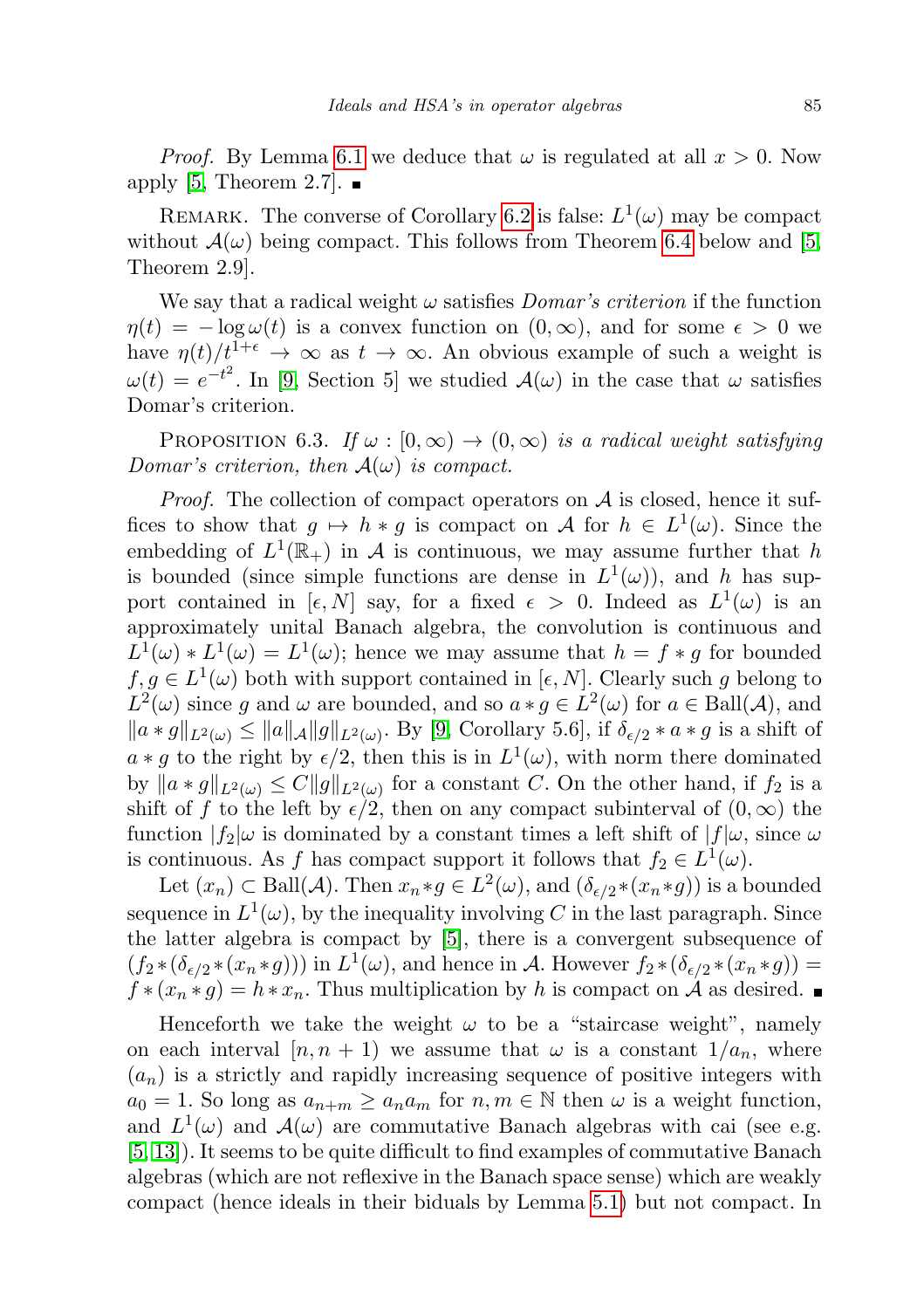fact this is mentioned as an open problem in [\[36\]](#page-28-2). The following gives a commutative approximately unital operator algebra with this property.

<span id="page-21-0"></span>THEOREM 6.4. Let  $(\epsilon_n)$  be a decreasing null sequence, and let  $(a_n)$  be a sequence chosen so that

<span id="page-21-1"></span>(6.2) 
$$
a_0 = 1, \quad a_n \ge \max\left\{\frac{2^k}{\epsilon_{n-k}}a_k a_{n-k} : k = 1, \ldots, n-1\right\}.
$$

Then the operator algebra  $\mathcal{A}(\omega)$  for the associated staircase weight  $\omega$  is not compact, but is weakly compact, and hence is an ideal in its bidual. Also,  $A(\omega)$  is a commutative approximately unital radical operator algebra which is not reflexive in the Banach space sense, and which is topologically singly generated.

Clearly such a staircase weight  $\omega$  is not regulated at numbers in  $(0, 1)$ , and hence  $\mathcal{A}(\omega)$  is not compact by Lemma [6.1.](#page-19-1) To show that it is weakly compact, by the Eberlein–Smulian theorem it suffices to show that if  $F \in \mathcal{A}$ and  $(G_n)$  is a norm bounded sequence in A, then  $(FG_n)$  has a weakly convergent subsequence in  $B(L^2(\omega))$ . Since the weakly compact operators are closed, it is enough to show this in the case that  $F = \pi(f)$  and  $G_n =$  $\pi(q_n)$  for f,  $q_n$  continuous functions of compact support on  $\mathbb{R}_+$  (since such functions are dense in  $L^1(\omega)$  by the usual arguments, and hence in  $\mathcal{A}$ ). Here  $(G_n)$  is uniformly bounded in the operator norm, and so has a weak<sup>\*</sup> convergent subsequence. By passing to this subsequence we may assume that  $G_n \to G$  weak<sup>\*</sup>, and  $FG_n \to FG$  weak<sup>\*</sup>. We will show that a subsequence  $FG_{k_n}$  tends to FG weakly. Set  $H_n = G_n - G$ . We may, and will henceforth, assume that  $||H_n||_{op} \leq 1$  for all n.

Let  $P_n$  denote the orthogonal projection onto the functions in  $L^2(\omega)$ supported on [0, n], with  $P_0 = 0$ , and set  $\Delta_n = P_{n+1} - P_n$ . We have  $P_n \pi(g) =$  $P_n\pi(g)P_n$  for each n and  $g \in L^1(\omega)$ , hence also  $P_nu = P_nuP_n$  for u in A or  $\sin \bar{A}^{\breve{w}^*}.$ 

<span id="page-21-2"></span>Lemma 6.5. Assume the hypotheses and notation of Theorem [6.4](#page-21-0) and the discussion below it, and fix  $m \in \mathbb{N}$ .

- (1) Left multiplying by  $P_m \pi(g) = P_m \pi(g) P_m$  on  $\mathcal{A}(\omega)$  is a compact operator on  $\mathcal{A}(\omega)$  for each  $g \in L^1(\omega)$ .
- (2) There exists  $k_1 < k_2 < \cdots$  with  $||P_mFH_{k_n}||_{\text{op}} \to 0$  as  $n \to \infty$ .

Proof. (1) Since the compact operators are closed it suffices to prove (1) for a dense set of  $g \in L^1(\omega)$ , as in Proposition [6.3,](#page-20-0) and as in that proof we may assume that  $g = g_1 * g_2$  for bounded  $g_1, g_2$  with support in  $[\epsilon, N]$  where  $0 < \epsilon < N$ . We may also assume that  $g_1, g_2$  are continuous, by the same idea.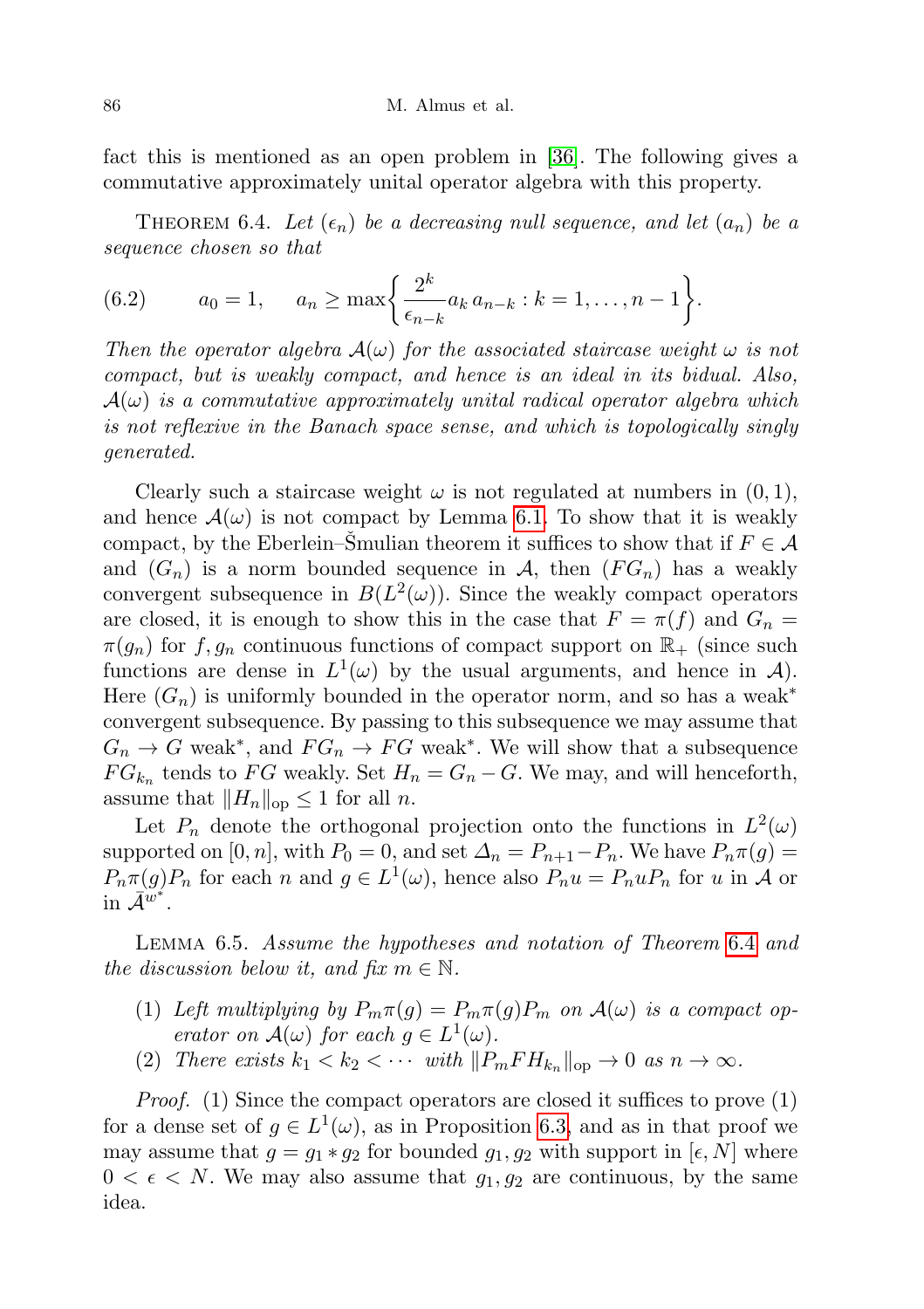For functions supported on  $[0, m]$  the  $L^1(\omega)$  norm is equivalent to the usual  $L^1$  norm. We view  $L^1([0, m]) \subset L^2([0, 1])$  as a subspace of  $L^1(\omega) \cap$  $L^2(\omega)$  in this way. Suppose that  $(a_n)$  is a bounded sequence in A. Then  $(g_2 * a_n)$  is a bounded sequence in  $L^2(\omega)$ , and so if  $b_n = P_m(g_2 * a_n)$  then  $(b_n)$  is a bounded sequence in  $L^1([0, m])$ . We then note that left multiplying by  $P_m \pi(g_1)$  may be viewed as the operator  $T : L^1([0,m]) \to C([0,m])$ :  $h \mapsto P_m(g_1 * h)$ . Indeed T takes Ball $(L^1([0,m]))$  into a uniformly bounded and equicontinuous subset of  $C([0, m])$ . By the Arzelà–Ascoli theorem, T is compact. Now

$$
T(b_n) = P_m(g_1 * P_m(g_2 * a_n)) = P_m(g_1 * g_2 * a_n) = P_m(g * a_n).
$$

As T is compact and  $(b_n)$  bounded, there will be a subsequence  $(P_m(g*a_{k_n}))$ that converges to a function in  $C([0, m])$  in the uniform norm. Since the uniform norm on  $C([0,m])$  dominates the  $L^1$  norm, which is equivalent to the norm on  $L^1(\omega)$ , which dominates the operator norm, we deduce that  $(P_m(g * a_{k_n}))$  converges in the operator norm too.

(2) By (1),  $(P_m FG_n)$  has a norm convergent subsequence, and the limit must be  $P_mFG$  since  $FG_n \to FG$  weak<sup>\*</sup>. The last assertion is now obvious.

<span id="page-22-1"></span>LEMMA 6.6. Under the hypotheses of Theorem [6.4](#page-21-0), if  $u \in \overline{\mathcal{A}(\omega)}^{w^*}$  and  $r \in \mathbb{N}$ , then

$$
\left\|u(I-P_r)-\sum_{m=r}^{\infty}\Delta_mu\Delta_m\right\|\leq\epsilon_r\|u\|.
$$

Further,  $\Delta_m u \Delta_m$  on  $\text{Ran}(\Delta_m)$  is unitarily equivalent to  $P_1 u P_1$  on  $\text{Ran}(P_1)$ , and hence  $\lim_{r\to\infty} ||u(I - P_r)|| = ||P_1uP_1||$ . All norms here are the operator norm.

<span id="page-22-0"></span>*Proof.* To establish the inequality, we recall that  $P_n u = P_n u P_n$ , and so

(6.3) 
$$
u(I - P_r) = \sum_{m=r}^{\infty} u \Delta_m = \sum_{m=r}^{\infty} \Delta_m u \Delta_m + \sum_{m=r}^{\infty} \sum_{k=1}^{\infty} \Delta_{m+k} u \Delta_m,
$$

where these sums converge weak<sup>\*</sup>. We next estimate  $||\Delta_{m+k}u\Delta_m||$ . If  $\eta \in$  $\text{Ran}(\Delta_m)$  then  $\eta$  is supported on  $[m, m+1]$ , and so  $\|\eta\|_{L^2(\omega)} = a_m^{-1} \|\eta\|_{L^2}.$ Then  $\Delta_{m+k}u\eta$  is supported on  $[m+k,m+k+1]$ , and so  $\|\Delta_{m+k}u\eta\|_{L^2(\omega)} =$  $a_{m}^{-1}$  $\|A_{m+k}\|A_{m+k}u\eta\|_{L^2}$ . Hence  $\|\Delta_{m+k}u\Delta_m\|$  is  $a_m/a_{m+k}$  times the norm of  $\Delta_{m+k} u \Delta_m$  as an operator on  $L^2(\mathbb{R}_+)$ . However the last norm equals the norm of  $\varDelta_k u \varDelta_0$  as an operator on  $\dot{L}^2(\mathbb{R}_+),$  since these operators are unitarily equivalent on their supports (since it is easy to check that  $L_m\Delta_{m+k}u\Delta_mR_m$  $=\Delta_k u \Delta_0$ , and the right shift  $R_m$  by m is an isometry with adjoint  $L_m$ ). By the norm identity we just established for  $\|\Delta_{m+k}u\Delta_m\|$  in the case  $m = 0$ , we deduce that

$$
\|\Delta_{m+k} u \Delta_m\| = \frac{a_m}{a_{m+k}} \frac{a_k}{a_0} \|\Delta_k u \Delta_0\| \le \frac{a_m a_k}{a_{m+k}} \|u\|.
$$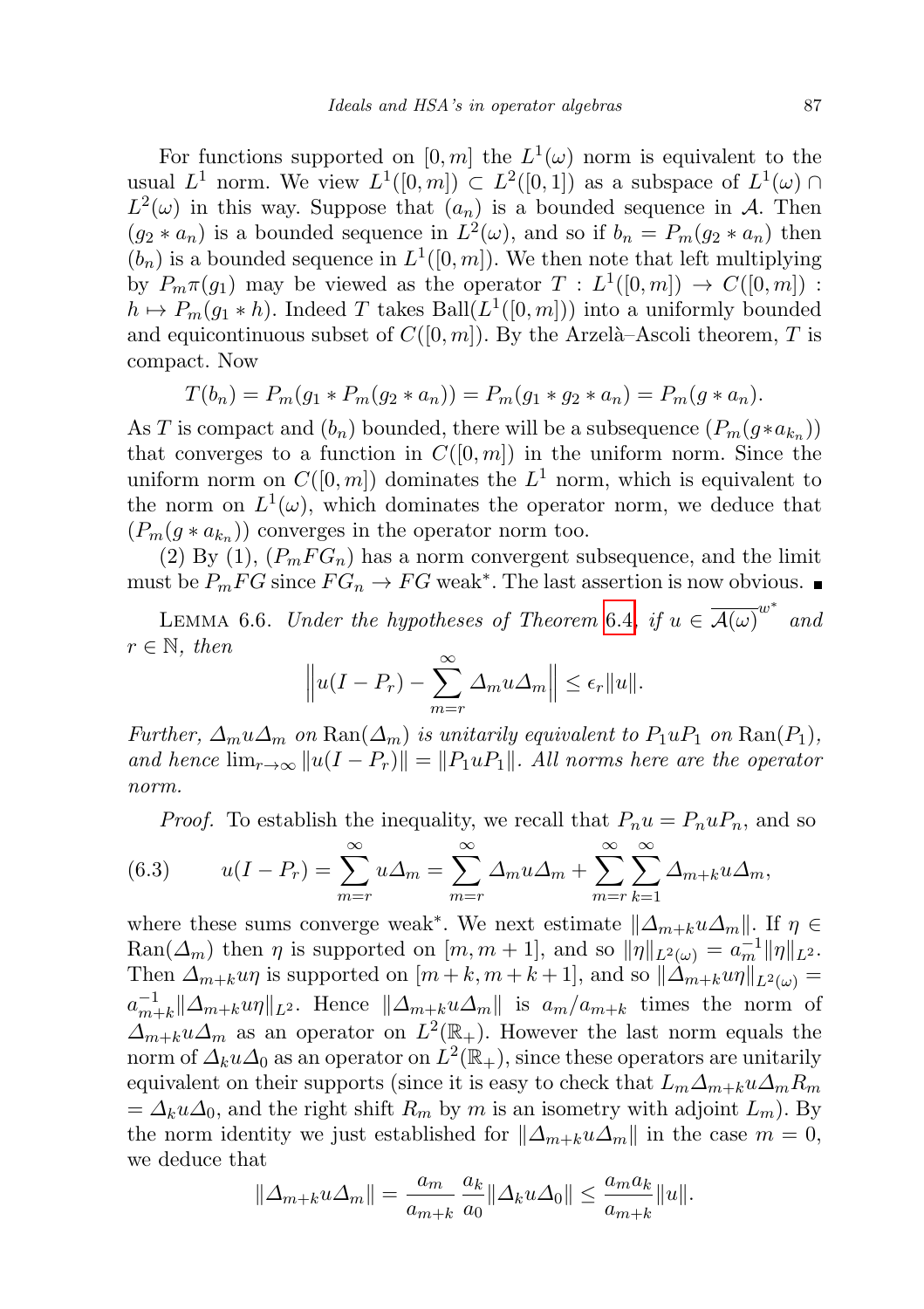For varying m, the operators  $\Delta_{m+k} u \Delta_m$  have mutually orthogonal left and right supports, and so

$$
\left\|\sum_{m=r}^{\infty} \Delta_{m+k} u \Delta_m\right\| = \sup_{m\geq r} \|\Delta_{m+k} u \Delta_m\| \leq \|u\| \sup_{m\geq r} \frac{a_m a_k}{a_{m+k}} \leq \|u\| \frac{\epsilon_r}{2^k},
$$

the last inequality following from [\(6.2\)](#page-21-1). Hence

$$
\sum_{k=1}^{\infty} \Biggl\|\sum_{m=r}^{\infty} \Delta_{m+k} u \Delta_m\Biggr\| \le \|u\| \epsilon_r.
$$

By straightforward operator theory, by the observation above about mutually orthogonal left and right supports, we can interchange the double summation in [\(6.3\)](#page-22-0) to obtain

$$
\left\|u(I-P_r)-\sum_{m=r}^{\infty}\Delta_mu\Delta_m\right\|\leq\sum_{k=1}^{\infty}\left\|\sum_{m=r}^{\infty}\Delta_{m+k}u\Delta_m\right\|\leq\|u\|\epsilon_r,
$$

as desired.

Define  $Jg(t) = a_m g(t - m)$  if  $m \le t \le m + 1$ , and  $Jg(t) = 0$  otherwise. Then *J* is an isometry on  $\text{Ran}(P_1)$ , with kernel  $\text{Ran}(I - P_1) = \text{Ran}(P_1)^{\perp}$ . Thus J is a partial isometry, and its final space is clearly  $\text{Ran}(\Delta_m)$ . The reader can check that  $JP_1\pi(f)P_1J^* = \Delta_m\pi(f)\Delta_m$  for  $f \in L^1(\omega)$ , and the same will be true with  $\pi(f)$  replaced by u, for u in A or  $\bar{A}^{w^*}$ . From this it is clear that  $\Delta_m u \Delta_m$  is unitarily equivalent to  $P_1 u P_1$  as stated. The final assertion of the lemma is obvious since we are adding elements with mutually orthogonal supports.

<span id="page-23-0"></span>Lemma 6.7. Under the hypotheses of Theorem [6.4](#page-21-0), and in the notation above, there is a sequence of integers  $1 = b_1 < c_1 < b_2 < c_2 < \cdots$  such that for each n,

$$
||(I - P_{b_{n+1}})FH_{c_n}|| < 2^{-n}, \quad ||P_{b_n}FH_{c_n}|| < 2^{-n}.
$$

The norms here are the operator norm.

*Proof.* We claim that left multiplication by  $FP_m$  is a compact operator on  $L^2(\omega)$ . Since F has compact support there exists an N such that  $FP_m =$  $P_NFP_m$ . Suppose that  $(g_n)$  is a bounded sequence in  $L^2(\omega)$ . Then  $(P_m g)$ is a bounded sequence in  $L^1([0,m])$ , and by the method in the proof of Lemma [6.5\(](#page-21-2)1) we deduce that  $(P_N F P_m g)$  has a subsequence that converges to a function in  $C([0, N])$  in the uniform norm. Since the uniform norm on  $C([0,N])$  dominates a constant multiple of the  $L^2(\omega)$  norm, the subsequence converges in the latter norm. This proves the claim. It follows that  $FH_nP_m =$  $H_nFP_m$  is also compact on  $L^2(\omega)$  for any fixed n. Thus  $(I-P_s)FH_nP_m \to 0$ in the operator norm as  $s \to \infty$  for any fixed  $n, m$ .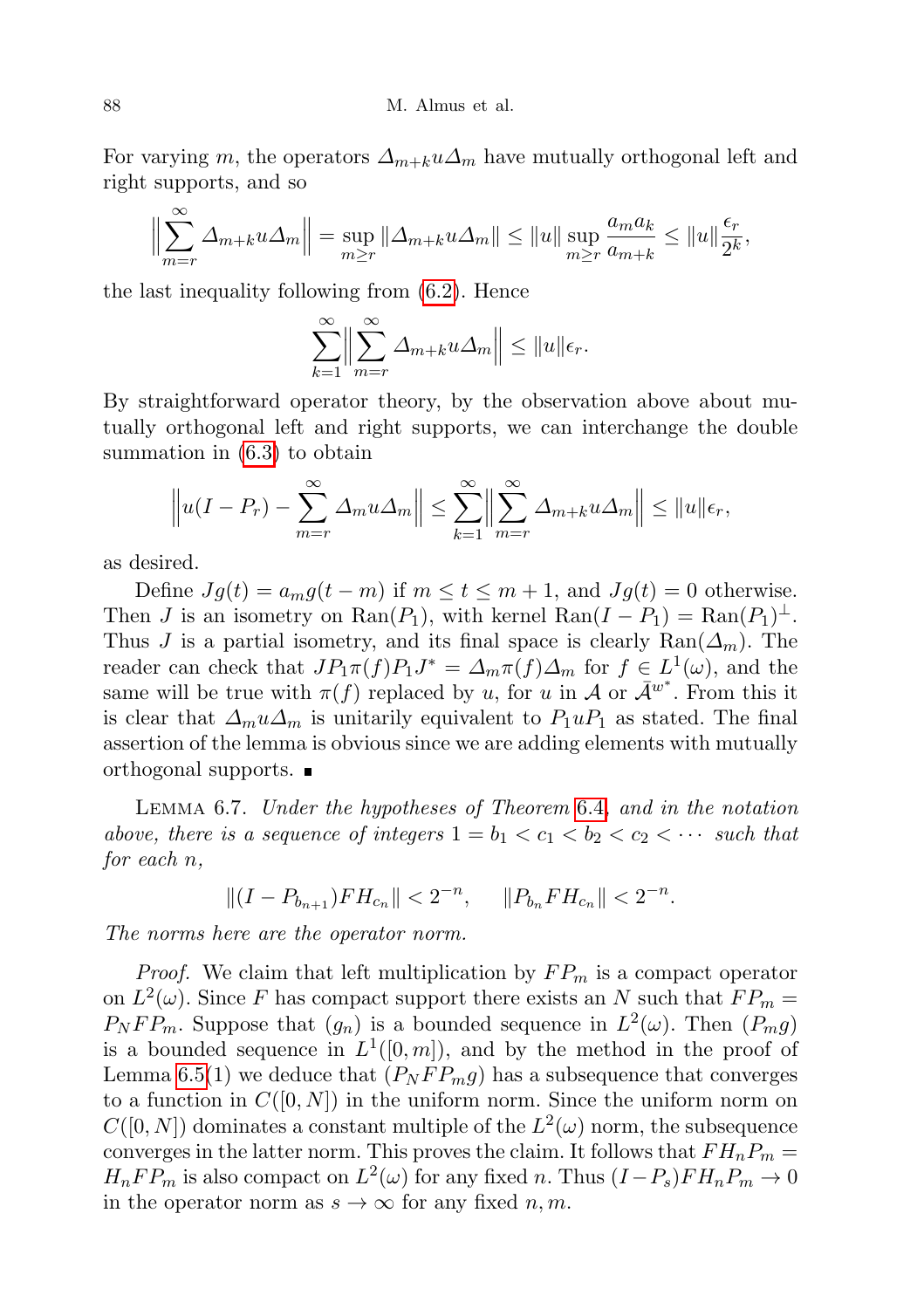Assume that  $1 = b_1 < c_1 < \cdots < b_k$  have already been chosen. By Lemma [6.5\(](#page-21-2)2), a subsequence of  $(P_{b_k}FH_n)$  converges in norm to 0. Thus we may choose  $c_k > b_k$  with  $||P_{b_k}FH_{c_k}|| < 2^{-k-1}$ . Hence  $||P_1FH_{c_k}P_1|| < 2^{-k-1}$ . By Lemma [6.6](#page-22-1) we have  $\lim_{r \to \infty} ||FH_{c_k}(I - P_r)|| = ||P_1FH_{c_k}P_1|| < 2^{-n-1}$ . Choose a particular r with  $||FH_{c_k}(I - P_r)|| < 2^{-k-1}$ . If  $s > r$  we have

$$
||(I - P_s)FH_{c_k}|| < 2^{-k-1} + ||(I - P_s)FH_{c_k}P_r||.
$$

We know from the last line of the first paragraph of the present proof that  $||(I - P_s)FH_{c_k}P_r|| \to 0$  as  $s \to \infty$ , so we may choose  $b_{k+1} > c_k$  with  $||(I - P_{b_{k+1}})FH_{c_k}|| < 2^{-k}$ . This completes the inductive step.

*Proof of Theorem [6.4.](#page-21-0)* If we choose  $b_n, c_n$  as in Lemma [6.7](#page-23-0) we have  $||FH_{c_n} + (P_{b_n} - P_{b_{n+1}})FH_{c_n}|| < 2^{1-n}$  for all n. Thus to show that  $FH_{c_n} \to 0$ weakly, which concludes our proof that  $\mathcal{A}(\omega)$  is weakly compact, it is enough that  $R_n = (P_{b_n} - P_{b_{n+1}})FH_{c_n} \to 0$  weakly. But this is clear since any bounded family  $(R_n)$  of operators on a Hilbert space H with mutually orthogonal ranges converges weakly to 0. Indeed if  $\sum_{n=1}^{\infty} R_n R_n^* \leq 1$  then  $\sum_{n=1}^{\infty} \varphi(R_n R_n^*) \leq 1$ . Thus by the Cauchy–Schwarz inequality,  $|\varphi(R_n)|^2 \leq$  $R_n \to 0$  weakly. To see this note that for any state  $\varphi$  on  $B(H)$ , we have  $\varphi(R_n R_n^*) \to 0.$ 

The assertion about the second dual follows from Lemma [5.1.](#page-8-0) To see that  $\mathcal{A}(\omega)$  is radical, we first note that by mathematical induction on the case  $k = n - 1$  in [\(6.2\)](#page-21-1), we have  $a_n \ge (a_1^n / \epsilon_1^{n-1}) 2^{1+2+3+\cdots+(n-1)}$ . Thus  $a_n^{1/n} \to \infty$ and so  $\lim_{t\to\infty}\omega(t)^{1/t} = 0$ . Finally,  $\mathcal{A}(\omega)$  is not reflexive since if it were then it would have an identity of norm 1, which cannot happen for radical algebras. It is topologically singly generated by the constant function 1, by [\[13,](#page-27-11) Theorem 4.7.26].  $\blacksquare$ 

7. The diagonal of a quotient algebra. We remark that it is easy to see that if A and B are closed subalgebras of  $B(H)$  then  $\Delta(A \cap B) =$  $\Delta(A) \cap \Delta(B)$ .

<span id="page-24-0"></span>PROPOSITION 7.1. If  $J$  is an inner ideal in an operator algebra  $A$  (i.e.  $JAJ \subset J$ , then  $J \cap \Delta(A) = \Delta(J)$ .

*Proof.* It is trivial that  $\Delta(J)$  is a subalgebra of  $J \cap \Delta(A)$ . Conversely, if  $JAJ \subset J$ , then  $(J \cap \Delta(A))\Delta(A)(J \cap \Delta(A)) \subset J \cap \Delta(A)$ . So  $J \cap \Delta(A)$  is a HSA in a C<sup>\*</sup>-algebra, hence it is selfadjoint. So  $x \in J \cap \Delta(A)$  implies that  $x^* \in J \cap \Delta(A) \subset J$ , and so  $x \in \Delta(J)$ .

We will use the fact that the diagonal of an ideal  $J$  in  $A$  is an ideal in  $\Delta(A)$  if it is nonzero. Indeed,  $\Delta(J) = \Delta(A) \cap J$  and  $\Delta(J) \Delta(A) \subset$  $\Delta(A) \cap (JA) \subset \Delta(A) \cap J = \Delta(J)$ . Similarly, since J is a two-sided ideal,  $\Delta(A)\Delta(J) \subset \Delta(J)$ . We sometimes will silently use this fact. However if J is an approximately unital ideal in an approximately unital operator algebra A,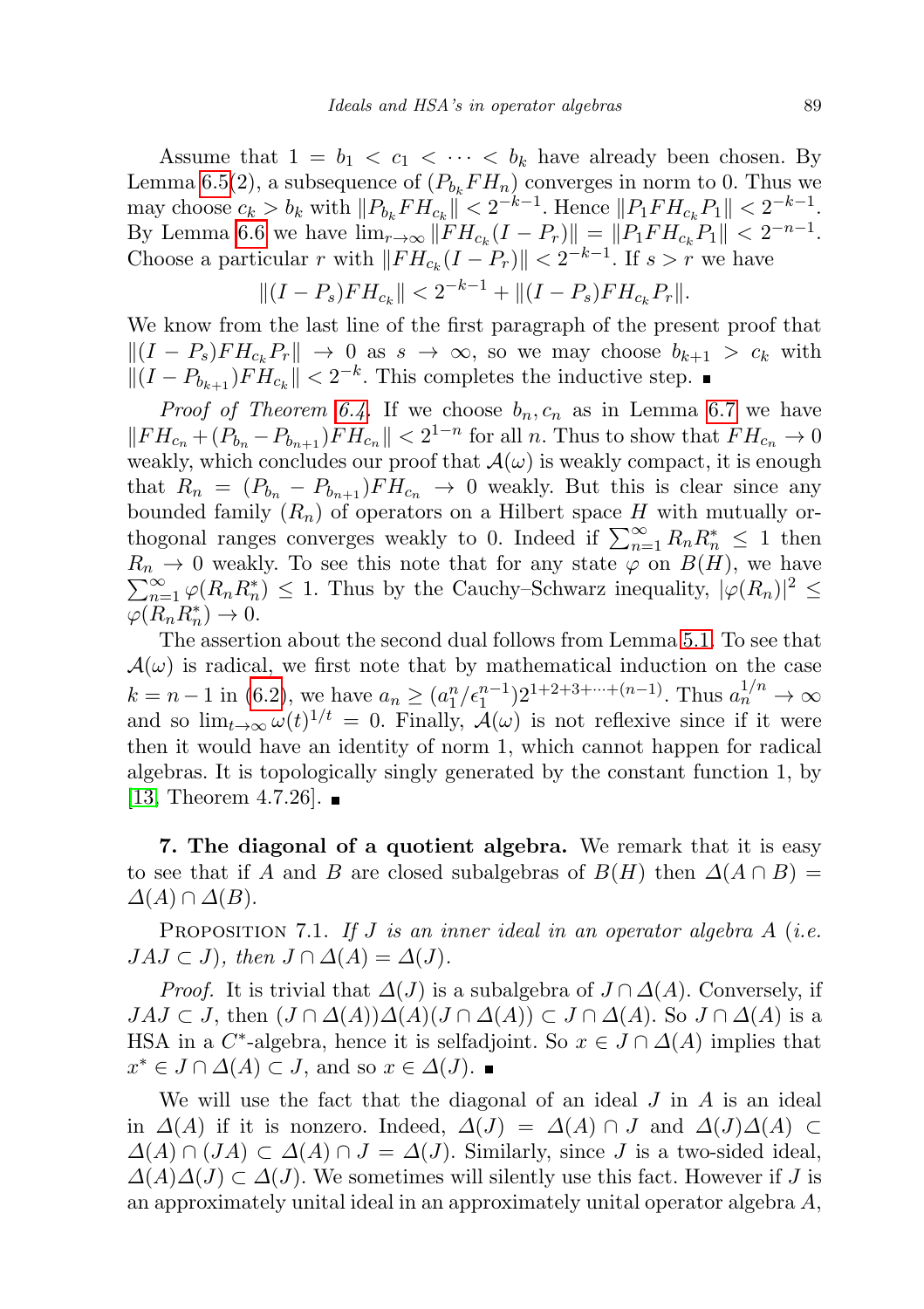then it is not always true that  $\Delta(A/J) \cong \Delta(A)/\Delta(J)$ . A counterexample is given by the ideal of functions in the disk algebra vanishing at two points on the circle, inside the ideal of functions vanishing at one point. Most of the rest of this section is an attempt to understand this phenomenon, and to give some conditions ensuring that  $\Delta(A/J) \cong \Delta(A)/\Delta(J)$ .

<span id="page-25-1"></span>PROPOSITION 7.2. Let A be an approximately unital operator algebra and let J be an ideal in A. Then  $\Delta(A)/\Delta(J) \subset \Delta(A/J)$ .

*Proof.* Let  $u : A \to A/J$  be the canonical complete quotient map defined as  $u(x) = x + J$ . The restriction of u to  $\Delta(A) \subset A$ , u', is a complete contraction. Since u' is a contractive homomorphism, it maps into  $\Delta(A/J)$ by 2.1.2 of [\[7\]](#page-27-1). Hence, we have a completely contractive map  $u' = u|_{\Delta(A)}$ :  $\Delta(A) \to \Delta(A/J)$ , where  $\text{Ker}(u') = \Delta(A) \cap J = \Delta(J)$ . By the fact mentioned above the proposition,  $\Delta(J)$  is an approximately unital ideal in  $\Delta(A)$ , and we deduce that  $\Delta(A)/\Delta(J) \subset \Delta(A/J)$  completely isometrically.  $\blacksquare$ 

LEMMA 7.3. Let J be an approximately unital ideal with positive cai in an approximately unital operator algebra A. Then  $\Delta(A/J) \cong \Delta(A)/\Delta(J)$ canonically iff every positive element of  $A/J$  lifts to an element  $b \in A$  such that  $b\Delta(J) \subset \Delta(J)$ .

*Proof.* One direction is obvious since as we said earlier,  $\Delta(J)$  is an ideal in  $\Delta(A)$ .

For the other direction, let  $p$  be the support projection of  $J$ . The element b in the statement satisfies  $b = bp + bp^{\perp}$ . Now the canonical isometric homomorphism  $A/J \to A^{**}p^{\perp} \subset A^{**}$  takes the diagonal of  $A/J$  into  $\Delta(A^{**})$ . Thus  $bp^{\perp} \in \Delta(A^{**})$ . If  $(e_t)$  is a cai for  $\Delta(J)$  then  $be_t \in \Delta(J)$ , and in the limit we also have  $bp \in \Delta(J)^{\perp \perp} \subset \Delta(A^{**})$  (the latter since  $\Delta(J) \subset \Delta(A^{**})$ ). So  $b \in \Delta(A^{**}) \cap A = \Delta(A)$ . From this the result is evident.  $\blacksquare$ 

For any operator algebra A, the diagonal  $\Delta(A)$  acts nondegenerately on A if and only if A has a positive cai, and if and only if  $1_{\Delta(A)\perp\perp} = 1_{A^{**}}$ . The latter is equivalent to  $1_{A^{**}} \in \Delta(A)^{\perp\perp}$ . Hence, we may use the statements  $^{\circ}\Delta(A)$  acts nondegenerately on A' and  $^{\circ}A$  has a positive cai' interchangeably.

<span id="page-25-0"></span>REMARK. If  $\Delta(A)$  acts nondegenerately on A, then this does not imply that  $\Delta(J)$  acts nondegenerately on J if J is an ideal of A. To see this, take any approximately unital operator algebra J such that  $\Delta(J)$  does not act nondegenerately on J. Then J is an ideal in  $A = M(J)$ , and  $\Delta(A)$  acts nondegenerately on A. However, if  $\Delta(A)$  acts nondegenerately on A, then  $\Delta(A/J)$  acts nondegenerately on  $A/J$ . Indeed, it is fairly evident by e.g. 2.1.2 in [\[7\]](#page-27-1) that if J is an ideal in an operator algebra A, and if A has a positive cai, then  $A/J$  has a positive cai.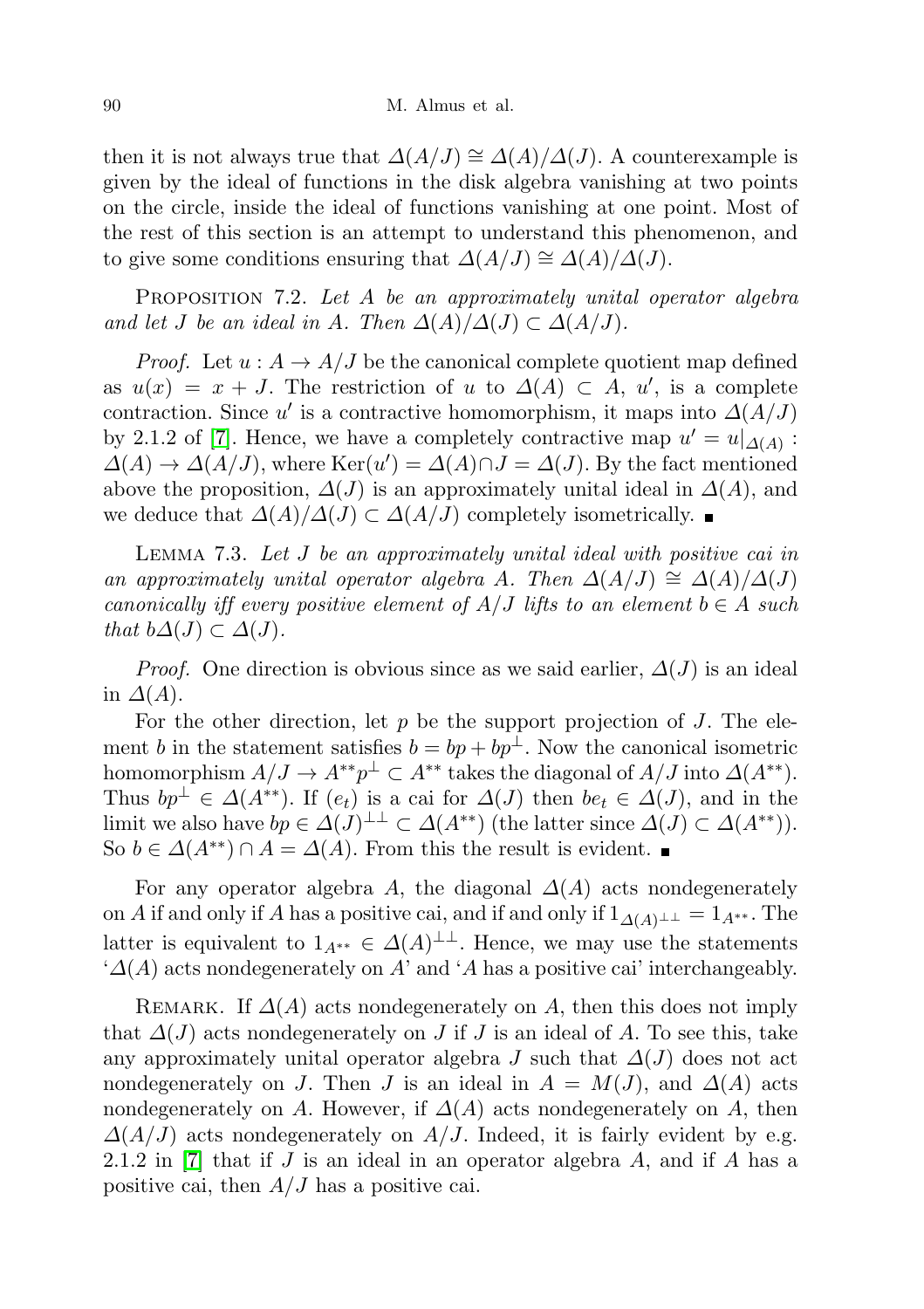PROPOSITION 7.4. Let A be an operator algebra. If  $J$  is a left ideal in  $A$ with a selfadjoint right cai, then  $\Delta(J) = \Delta(A) \cap J$  is a left ideal in  $\Delta(A)$ ,  $\Delta(A) + J$  is closed, and  $(J \cap \Delta(A))^{\perp \perp} = J^{\perp \perp} \cap \Delta(A)^{\perp \perp}$ .

*Proof.* The first statement is evident from Proposition [7.1.](#page-24-0) Write  $(e_{\lambda})$  for the selfadjoint right cai of J. If  $r \in \Delta(A)$  then  $re_{\lambda} \in \Delta(A) \cap J$ . This is what is needed to make the idea in the proof of [\[17,](#page-27-8) Proposition 2.4] work, as in the proof of Corollary [4.3,](#page-8-1) showing that  $\Delta(A) + J$  is closed. By the proof of [\[12,](#page-27-12) Lemma 5.29 and Appendix A.1.5],  $(\Delta(A) \cap J)^{\perp \perp} = (\Delta(A)^{\perp} + J^{\perp})^{\perp} =$  $\varDelta(A)^{\perp\perp}\cap J^{\perp\perp}.$ 

<span id="page-26-0"></span>PROPOSITION 7.5. Let A be an approximately unital operator algebra such that  $\Delta(A^{**}) = \Delta(A)^{**}$ . If J is an ideal in A that contains a positive cai, then  $\Delta(J^{\perp\perp}) = \Delta(J)^{\perp\perp}$  and  $\Delta((A/J)^{**}) = (\Delta(A)/\Delta(J))^{**}.$ 

*Proof.* By Proposition [7.4,](#page-25-0)  $\Delta(J)^{\perp\perp} = \Delta(A)^{\perp\perp} \cap J^{\perp\perp}$ . Clearly  $\Delta(A^{**}) \cap$  $J^{\perp \perp} = \Delta(J^{\perp \perp})$  by Proposition [7.1,](#page-24-0) and so  $\Delta(J^{\perp \perp}) = \Delta(J)^{\perp \perp}$ . Let  $p \in A^{**}$ be the support projection of J. Then

$$
\Delta((A/J)^{**}) = \Delta(A^{**}(1-p)) = \Delta(A^{**})(1-p) = \Delta(A)^{**}(1-p)
$$
  
=  $(\Delta(A)/\Delta(J))^{**}$ ,

where we have used Remark 2.10(ii) of [\[3\]](#page-27-2).  $\blacksquare$ 

COROLLARY 7.6. Let  $A$  be an operator algebra with a positive cai that is a HSA in its bidual. If J is an ideal in A that possesses a positive cai, then  $\Delta(A/J) = \Delta(A)/\Delta(J).$ 

Proof. Since A is a HSA in its bidual and it contains a positive cai, we have  $\Delta(A^{**}) = \Delta(A)^{**}$  by Theorem [5.7.](#page-11-1) Also,  $A/J$  is a HSA in its bidual  $(A/J)^{**}$  by Lemma [5.2,](#page-9-1) and it can easily be seen by e.g. 2.1.2 in [\[7\]](#page-27-1) to have a positive cai. Hence  $\Delta((A/J)^{**}) = \Delta(A/J)^{**}$  by Theorem [5.7.](#page-11-1) Moreover, since  $A/J$  is a HSA in its bidual,  $\Delta(A/J)$  is an annihilator  $C^*$ -algebra. We know by Proposition [7.2](#page-25-1) that  $\Delta(A)/\Delta(J) \subset \Delta(A/J)$  completely isometrically. Hence  $\Delta(A)/\Delta(J)$  is an annihilator C<sup>\*</sup>-algebra as well. Using Proposition [7.5,](#page-26-0) we have  $(\Delta(A)/\Delta(J))^{**} = \Delta((A/J)^{**}) = \Delta(A/J)^{**}$ . Hence,  $\Delta(A)/\Delta(J) = \Delta(A/J)$ .

We end with another result on the diagonal related to Corollary [4.3:](#page-8-1)

PROPOSITION 7.7. If A is an approximately unital operator algebra, if D is a HSA in A and if J is an approximately unital ideal in A, then  $\Delta(D \cap J)^{\perp \perp} = \Delta(D)^{\perp \perp} \cap \Delta(J)^{\perp \perp}$ . If D and J have positive cais, then  $D \cap J$  has a positive cai as well.

Proof. A modification of the proof of Proposition [7.4](#page-25-0) or Corollary [4.3](#page-8-1) shows that  $\Delta(D \cap J)^{\perp \perp} = \Delta(D)^{\perp \perp} \cap \Delta(J)^{\perp \perp}$ .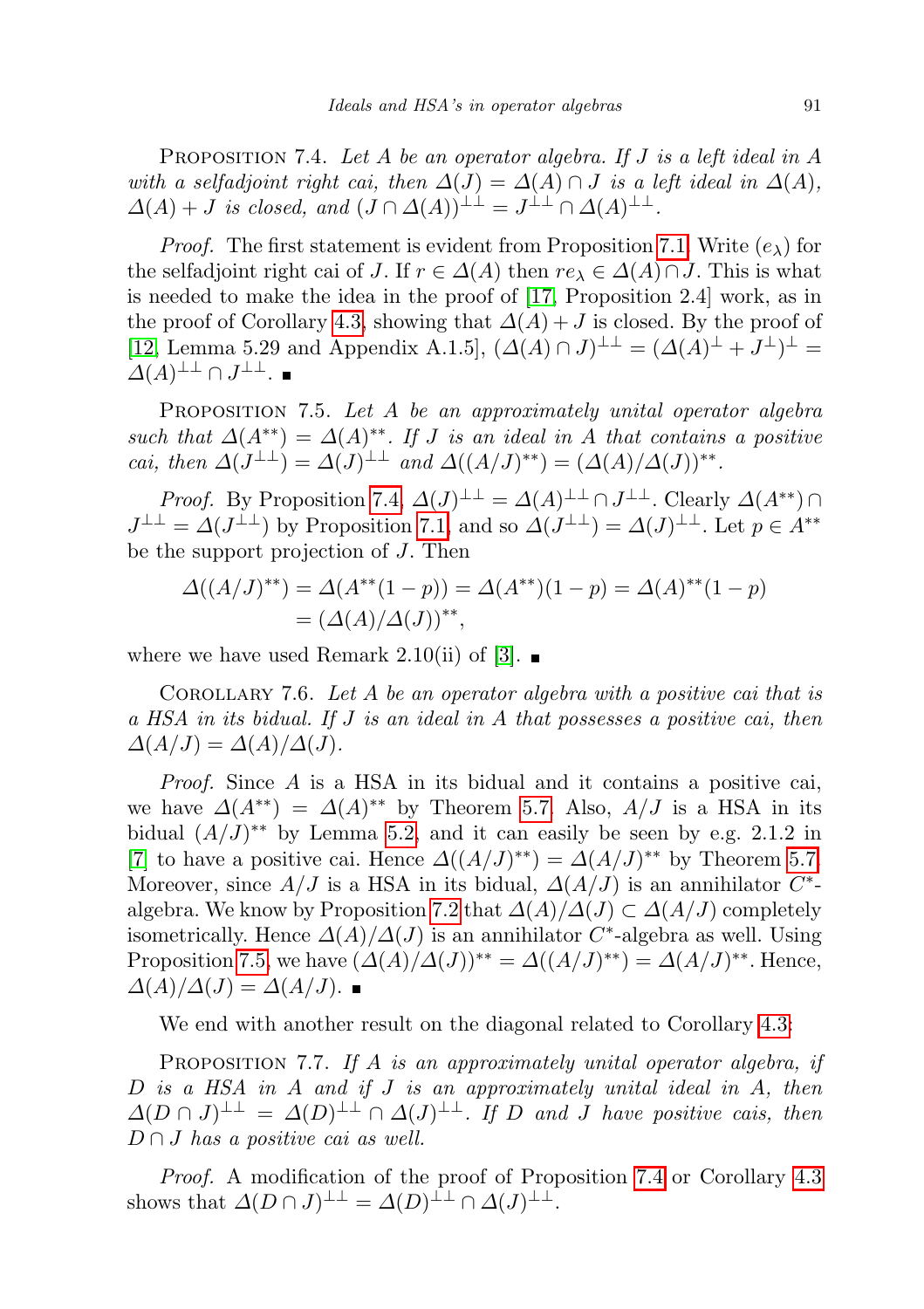If  $D$  and  $J$  have positive cais, then

 $1_{(D\cap J)^{\perp \perp}} = 1_{D^{\perp \perp} \cap J^{\perp \perp}} = 1_{D^{\perp \perp}} 1_{J^{\perp \perp}} \in \Delta(D)^{\perp \perp} \cap \Delta(J)^{\perp \perp} = \Delta(D \cap J)^{\perp \perp}.$ That is,  $1_{(D \cap J)^{\perp \perp}} \in \Delta(D \cap J)^{\perp \perp}$ . Hence,  $D \cap J$  has a positive cai.

Acknowledgements. The second author was supported by a grant from the National Science Foundation.

Some of the topics in the earlier parts of this paper and in Section 7 were investigated in the first author's Ph.D. thesis [\[2\]](#page-27-18). Some related results and topics may be found there too. Others of our results related to HSA's were presented at various venues in 2010.

## References

- <span id="page-27-6"></span>[\[1\]](http://dx.doi.org/10.1016/0022-1236(70)90063-7) C. A. Akemann, Left ideal structure of C<sup>\*</sup>-algebras, J. Funct. Anal. 6 (1970), 305-317.
- <span id="page-27-18"></span>[2] M. Almus, Structure in operator algebras, Ph.D. thesis, Univ. of Houston, 2011.
- <span id="page-27-2"></span>[3] M. Almus, D. P. Blecher, and S. Sharma, Ideals and structure of operator algebras, J. Operator Theory 67 (2012), 397–436.
- <span id="page-27-0"></span>[\[4\]](http://dx.doi.org/10.1007/BF02392388) W. B. Arveson, Subalgebras of C\*-algebras, Acta Math. 123 (1969), 141-224.
- <span id="page-27-17"></span>[\[5\]](http://dx.doi.org/10.1016/0022-1236(81)90062-8) W. G. Bade and H. G. Dales, Norms and ideals in radical convolution algebras, J. Funct. Anal. 41 (1981), 77–109.
- <span id="page-27-4"></span>[6] D. P. Blecher, D. M. Hay, and M. Neal, Hereditary subalgebras of operator algebras, J. Operator Theory 59 (2008), 333–357.
- <span id="page-27-1"></span>[7] D. P. Blecher and C. Le Merdy, Operator Algebras and Their Modules—An Operator Space Approach, Oxford Univ. Press, Oxford, 2004.
- <span id="page-27-15"></span>[8] D. P. Blecher and M. Neal, Metric characterizations II, Illinois J. Math., to appear.
- <span id="page-27-5"></span>[\[9\]](http://dx.doi.org/10.1016/j.jfa.2011.02.019) D. P. Blecher and C. J. Read, Operator algebras with contractive approximate identities, J. Funct. Anal. 261 (2011), 188–217.
- <span id="page-27-7"></span>[10] D. P. Blecher and C. J. Read, Operator algebras with contractive approximate identities II, J. Funct. Anal., to appear.
- <span id="page-27-9"></span>[\[11\]](http://dx.doi.org/10.1016/j.jmaa.2007.07.065) D. P. Blecher and M. K. Royce, Extensions of operator algebras I, J. Math. Anal. Appl. 339 (2008), 1451–1467.
- <span id="page-27-12"></span>[12] D. P. Blecher and V. Zarikian, The calculus of one-sided M-ideals and multipliers in operator spaces, Mem. Amer. Math. Soc. 179 (2006), no. 842.
- <span id="page-27-11"></span>[13] H. G. Dales, Banach Algebras and Automatic Continuity, London Math. Soc. Monogr. 24, Clarendon Press, New York, 2000.
- <span id="page-27-16"></span>[14] K. R. Davidson, Nest Algebras. Triangular Forms for Operator Algebras on Hilbert Space, Pitman Res. Notes Math. 191, Longman, Harlow, 1988.
- <span id="page-27-10"></span>[\[15\]](http://dx.doi.org/10.1016/j.jfa.2004.04.014) M. Daws and C. Read, Semisimplicity of  $\mathcal{B}(E)'$ , J. Funct. Anal. 219 (2005), 177-204.
- <span id="page-27-13"></span>[\[16\]](http://dx.doi.org/10.1017/S0017089500002834) P. G. Dixon, Radical Q-algebras, Glasgow Math. J. 17 (1976), 119–126.
- <span id="page-27-8"></span>[\[17\]](http://dx.doi.org/10.1090/S0002-9939-00-05700-2) P. G. Dixon, Non-closed sums of closed ideals in Banach algebras, Proc. Amer. Math. Soc. 128 (2000), 3647–3654.
- <span id="page-27-14"></span>[\[18\]](http://dx.doi.org/10.1017/S001309150001138X) J. Duncan,  $B^{\#}$  modular annihilator algebras, Proc. Edinburgh Math. Soc. 15 (1966), 89–102.
- <span id="page-27-3"></span>[\[19\]](http://dx.doi.org/10.1090/S0002-9939-1984-0722417-9) F. Ghahramani, Weighted group algebra as an ideal in its second dual space, Proc. Amer. Math. Soc. 90 (1984), 71–76.